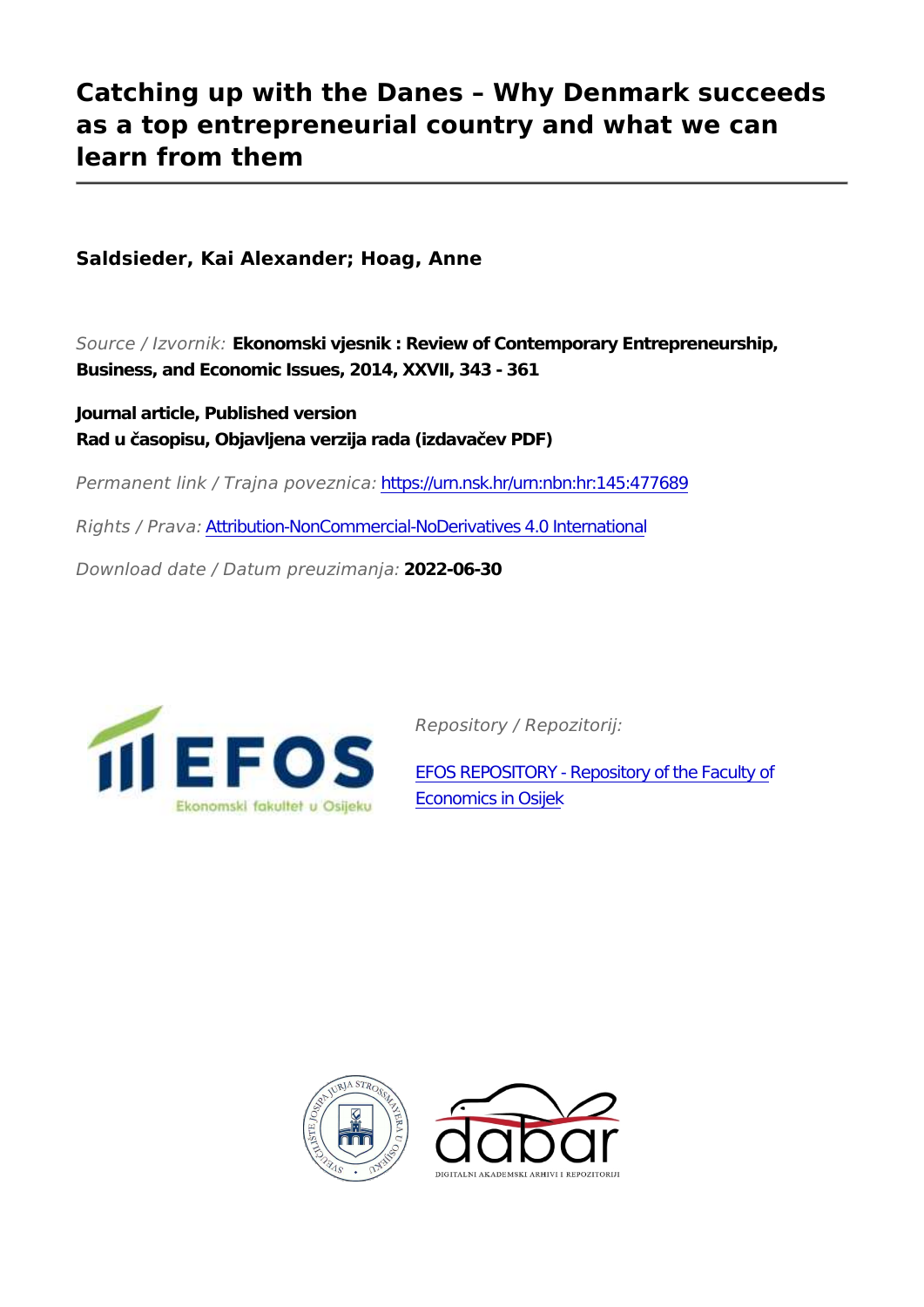*Kai Alexander Saldsieder Pforzheim University, Business School Tiefenbronnerstr. 65, 75175 Pforzheim, Germany kai.saldsieder@hs-pforzheim.de Phone: +497231286459*

*Anne Hoag The Pennsylvania State University 105B Carnegie Building, University Park, PA 16802, USA amh13@psu.edu Phone: +0018148657084*

*UDK 65.012:339.727.22](489) Preliminary communication*

*Received: November 2, 2014 Accepted for publishing: December 10, 2014*

# **CATCHING UP WITH THE DANES – WHY DENMARK SUCCEEDS AS A TOP ENTREPRENEURIAL COUNTRY AND WHAT WE CAN LEARN FROM THEM\***

### **A qualitative-explorative study on the environmental frame conditions promoting business start-ups in Denmark**

#### **Abstract**

Denmark is frequently found at or near the top of the list of the most entrepreneurial countries in the world. This paper strives to identify Denmark's key entrepreneurship success factors as a means of fostering greater entrepreneurship in other countries. The paper is based on a theoretical framework on national competitiveness, underpinned by research within the field of entrepreneurial studies, business development management, cultural studies as well as economic policy. Qualitative methods – analysis of interviews with five industry experts – were used to explore the theoretical framework. During the interviews, the managers discuss environmental aspects, which impact the start-up-business in Denmark in a positive way on a macro-economic perspective. In conclusion, comparisons are made among the findings of the interview data and current GEM, GEDI and OECD data on the Danish frame conditions of doing entrepreneurial business.

**Keywords:** Entrepreneurial business, start-up, country study Denmark, venture capital business, environmental analysis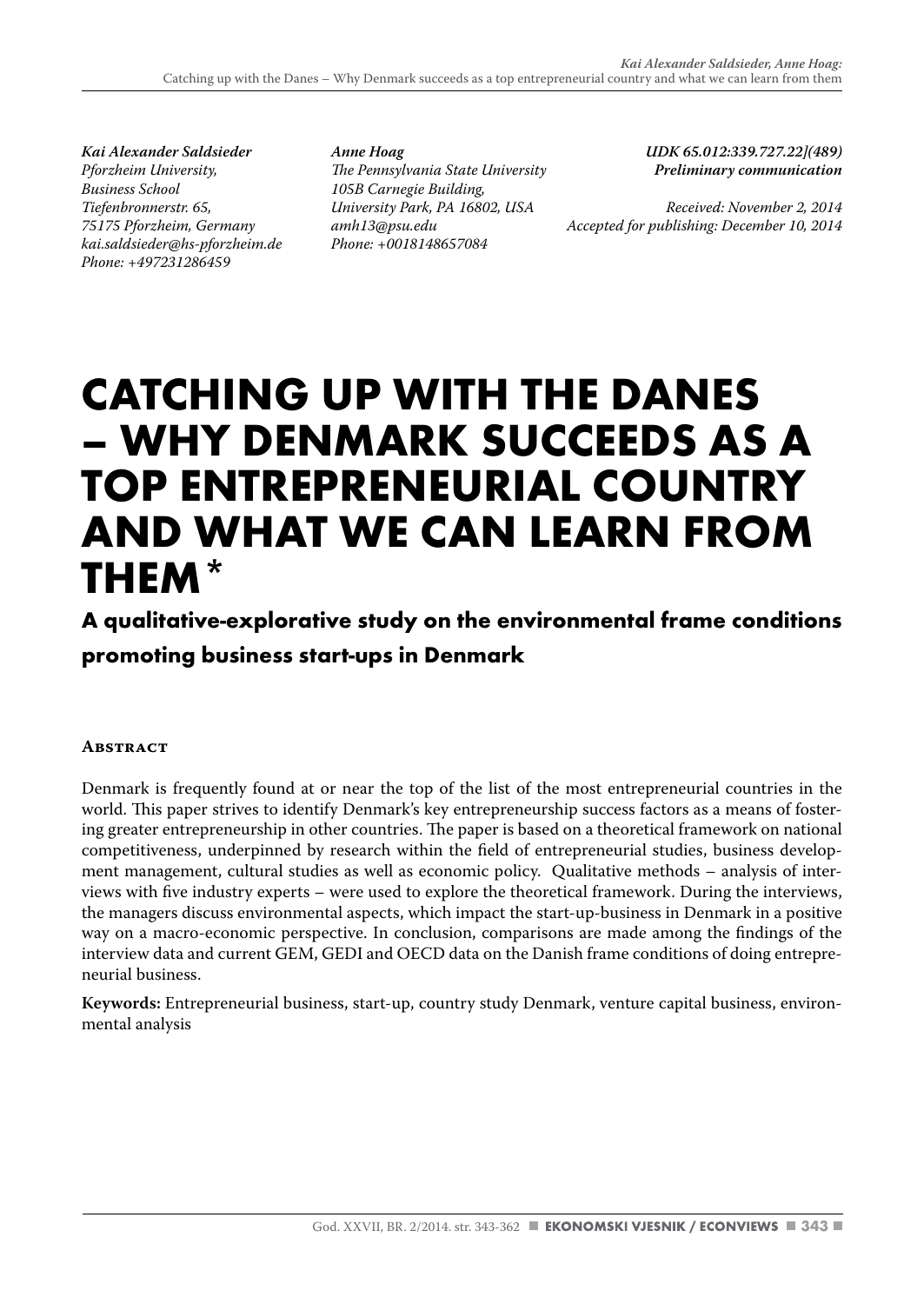#### *1. Introduction*

Entrepreneurs drive the wealth of an economy. Innovation and growth are the two current pillars of any innovation-based society when it comes to economic development – and entrepreneurship is the fundament of both (Wennekers, Thurik 1999; Carree, Thurik 2003; Audretsch 2007).

Entrepreneurs are seen as characters who take their hearts in their hands in order to make a dream come true. The term "*entrepreneur*" comes to mind when one talks of acting on opportunities and taking risks. The cliché of the American Dream nevertheless conjures an image: Making it to the top from scratch; from being a dish-washer to enjoying the full tastes of life as a billionaire (Shane 2008: 3).

But is this dream still alive and is it in reach for most of us? Who can be an entrepreneur and who not? And finally - does it make a difference, whether I live in Italy or in the U.S., if I want to start a business successfully? What are the frame conditions that positively promote building a business on your own?

Most people see the US as the motherland of entrepreneurship. Publications such as Scott Shanes´ *"The Illusion of Entrepreneurship"* provide a sophisticated view on the start-up scene in the US, displaying a wide range of entrepreneur-types in daily business. Due to that, this paper summarizes current definitions of entrepreneurship while having a closer look on new business activities in another country: Denmark.

According to current ratings by the OECD, the World Bank as well as the studies of GEM and GEDI, Denmark is of the most entrepreneurial countries in the world. Therefore, this paper strives to answer the central research question: *Why does Denmark succeed as a top entrepreneurial country?*

In order to deepen insight into that field, this paper builds on qualitative research to identify Denmark's key entrepreneurship success factors as a means of fostering greater entrepreneurship in other countries.

The research design is based on a theoretical framework on national competitiveness, underpinned by open and structured qualitative interviews with five industry experts of.

During the interviews, the managers discuss environmental aspects, which impact the start-up-business in Denmark in a positive way on a macro-economic perspective. In conclusion, comparisons are made among the findings of the interview data and current GEM, GEDI and OECD data on the Danish frame conditions of doing entrepreneurial business.

#### *2. Characteristics of Entrepreneurship*

Due to the economic earthquakes that have been hitting Europe during the financial crisis from the years 2008 forthcoming, thousands of employees have been laid off, and still today, most of them have not made it back into a stable working environment. Accordingly, more and more people try to find a way for their families and themselves in order to survive economically. In some cases, people of this group start their own business, being forced to realize a basic income. Therefore, entrepreneurship is discussed, now, even more than in the decades before. But how is entrepreneurship defined? GEM defines entrepreneurship as "*any attempt at new business or new venture creation, such as selfemployment, a new business organization, or the expansion of an existing business, by an individual, a team of individuals, or an established business*" (Bosma et al., 2012: 9). Since this paper focuses not only on single persons but entrepreneurship as a national phenomenon, we further use a current classification of entrepreneurship as delivered by the World Economic Forum. Here, on a broader economic perspective, entrepreneurship is described in close relation to the level of economic maturity of a national economy. Figure 1.1, displays a general classification of three different market-types: *factordriven, efficiency*-and *innovation-driven* economies. In all of these markets, entrepreneurs are existent. In reference to their steering motive, the World Bank distinguishes two groups of entrepreneurs: *necessity-driven* and *opportunity-driven* entrepreneurs. The size of these groups varies between the listed types of economies in dependence of the level of market maturity.

The *necessity-driven* type of entrepreneur is present around the globe, with a majority in the poorer developed, agricultural – so called *factor-driven* economies (World Economic Forum 2014: 9).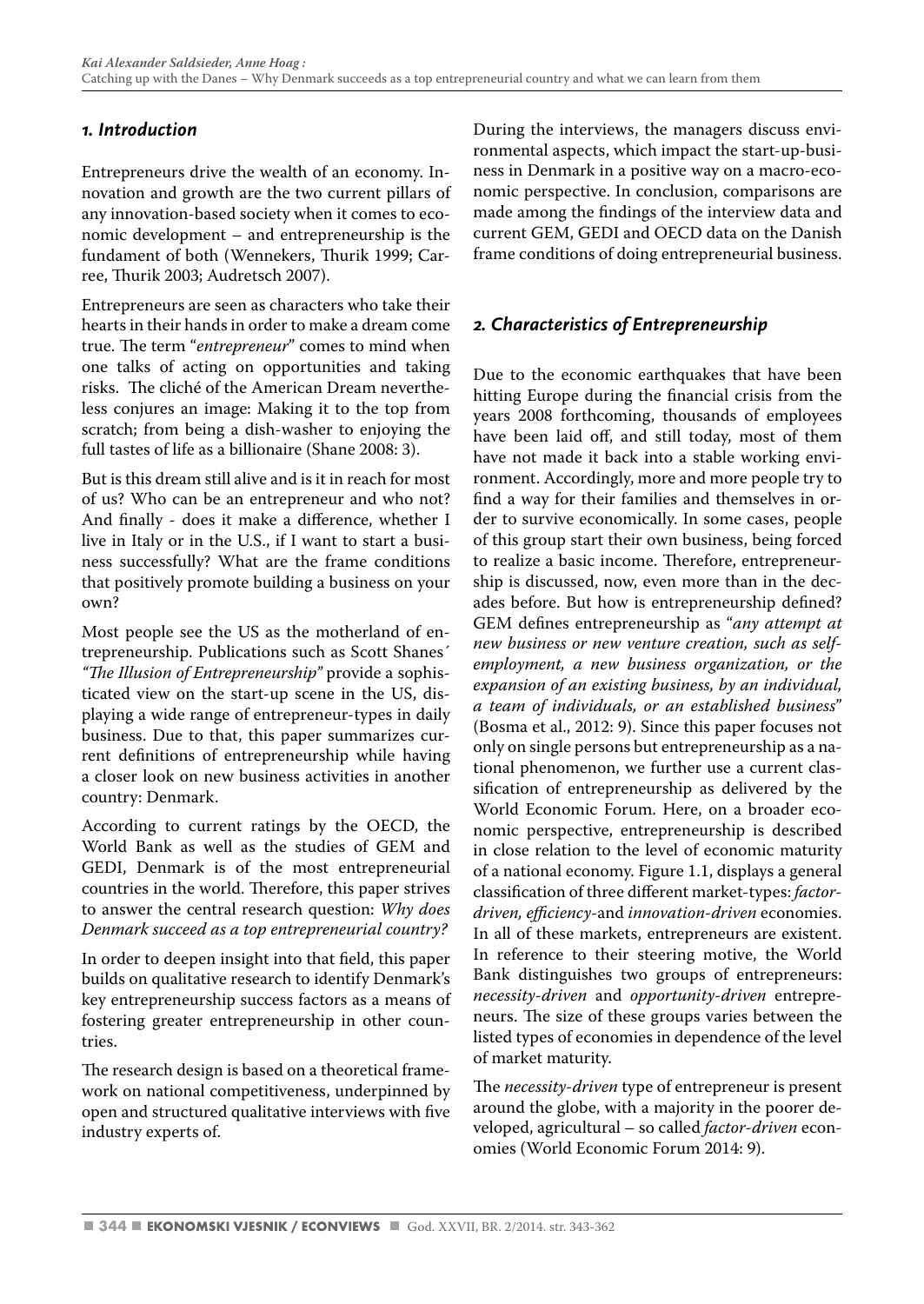

*Figure 1 The Global Competitiveness Index framework and its classification, including subindex weights and income thresholds for stages of development*

|                                                  | <b>STAGE OF DEVELOPMENT</b>   |                                                 |                                         |                                              |                                   |  |  |
|--------------------------------------------------|-------------------------------|-------------------------------------------------|-----------------------------------------|----------------------------------------------|-----------------------------------|--|--|
|                                                  | Stage 1:<br>Factor-<br>driven | <b>Transition from</b><br>stage 1 to<br>stage 2 | Stage 2:<br><b>Efficency-</b><br>driven | <b>Transition from</b><br>stage 2 to stage 3 | Stage 3:<br>Innovation-<br>driven |  |  |
| GDP per capita (US\$) thresholds*                | < 2,000                       | $2.000 - 2.999$                                 | $3,000 - 8,999$                         | $9,000 - 17,000$                             | > 17,000                          |  |  |
| Weight for basic requirements                    | 60%                           | 40-60%                                          | 40%                                     | 20-40%                                       | 20%                               |  |  |
| Weight for efficiency enhancers                  | 35%                           | 35-50%                                          | 50%                                     | 50%                                          | 50%                               |  |  |
| Weight for innovation and sophistication factors | 5%                            | 5-10%                                           | 10%                                     | 10-30%                                       | 30%                               |  |  |

Note: See individual country/economy profiles for the exact applied weights.

\*For economies with a high dependency on mineral resources, GDP per capita is not the sole criterion for the determination of the stage of development. See text for details.

*Source: World Economic Forum (2014: 9-10)*

The 28 nations of the European Union however, are *innovation-driven* economies, constantly striving for further development and growth within the area of service industries as well as building intellectual capital (Amorós, Bosma, 2013: 11).

Doing so, these countries are in constant need for people, who are willing to start new businesses on their own, using cognitive capital to grow ideas and markets to the next level. In contradiction to necessity-driven entrepreneurs, opportunity-driven entrepreneurs show the highest levels degree of *subjective well-being*, especially in innovation-driven economies (Brixy et al., 2010: 1; Amorós, Bosma 2013: 11).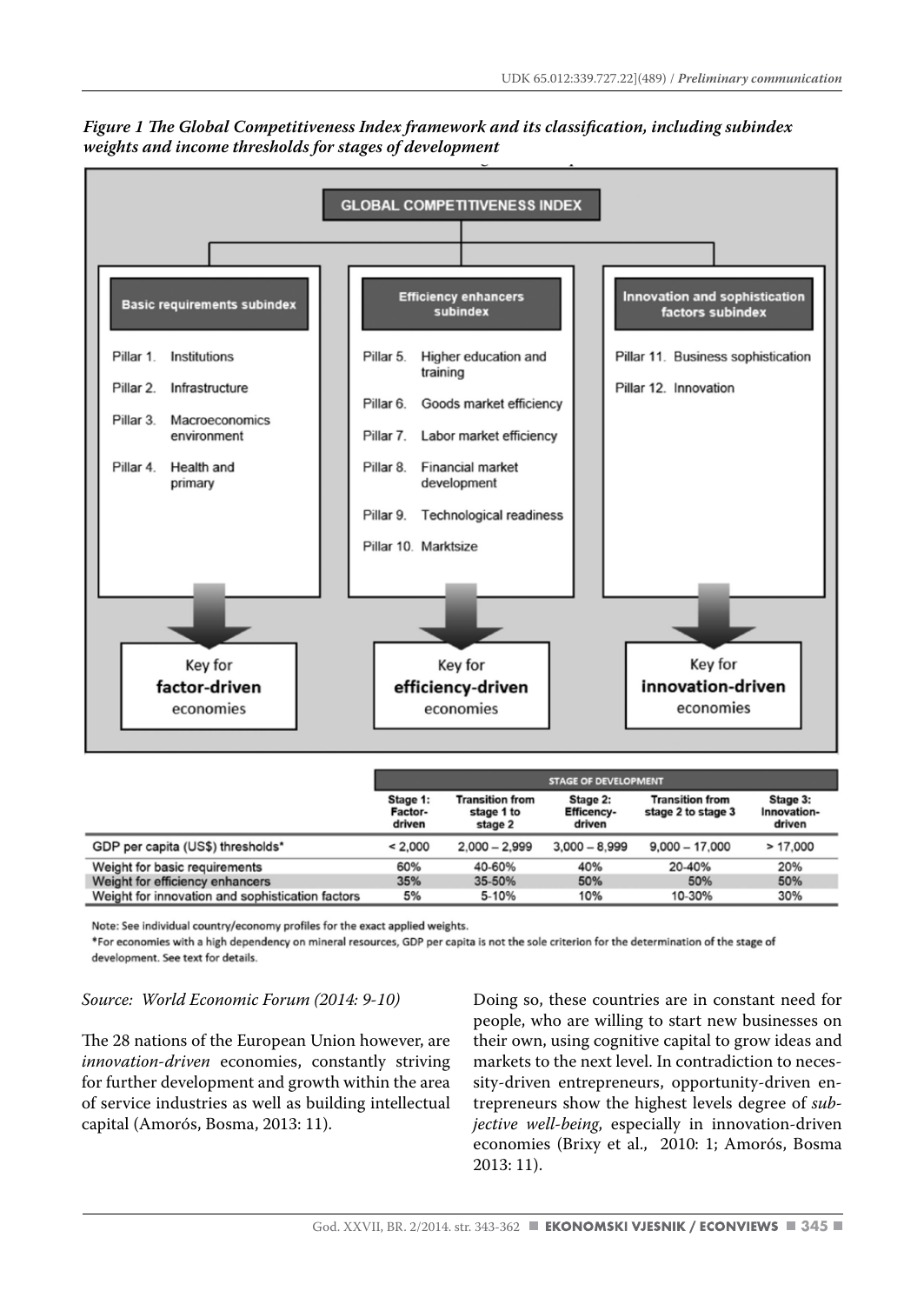#### *3. Entrepreneurial Activity in Europe and specifically in Germany*

Current studies on the entrepreneurial activities within the EU-28 show that Germany is only performing mediocre, when it comes to the total and relative amount of new businesses - although being the economically most powerful and best growing marketplace in Europe (GEM 2013: 31). Especially in *venture creation*, Germany seems to be very much behind.

#### *Figure 2 Phases of Entrepreneurial Activity in the European Countries in 2013*

According to the results of the current Global Entrepreneurship Monitor Survey, in 2013, an estimated 5.0% of Germans between the age of 18 and 64 aspired for starting a new business – less than half of the number of U.S.-Americans (12.7%) in the same period and also far less to the rates in other European countries such as the Baltic States (Estonia: 13.8%; Latvia: 13.3% and Lithuania: 12.4%). In summary, Germany achieves in *Early-stage Entrepreneurial Activity* (TEA) – the amount of individuals in the process of starting a business and those running new businesses less than  $3\frac{1}{2}$  years old – rank 26 out of 28 European countries (GEM 2013: 31).

| <b>Region</b>                   | <b>Economies</b>  | entrepreneur-ship<br>Nascent<br>rate | None business<br>ownership rate | entrepreneurial<br>activity (TEA)<br>Early-stage | ownership rate<br>Established<br>business | Discontinuation of<br>businesses | Necessity-driven<br>$(% \mathbb{R}^n)$ of TEA) | Improvment-driven<br>opportunity<br>(% of TEA) |
|---------------------------------|-------------------|--------------------------------------|---------------------------------|--------------------------------------------------|-------------------------------------------|----------------------------------|------------------------------------------------|------------------------------------------------|
| <b>European</b><br><b>Union</b> | Belgium           | 3.1                                  | 1.9                             | 4.9                                              | 5.9                                       | 1.9                              | 29.0                                           | 43.9                                           |
|                                 | Croatia           | 6.3                                  | 2.0                             | 8.3                                              | 3.3                                       | 4.5                              | 37.4                                           | 29.8                                           |
|                                 | Czech<br>Republic | 4.9                                  | 2.7                             | 7.3                                              | 5.3                                       | 3.4                              | 22.7                                           | 60.3                                           |
|                                 | Estonia           | 8.8                                  | 4.5                             |                                                  | 5.0                                       | 2.1                              | 14.8                                           | 50.1                                           |
|                                 | Finland           | 2.7                                  | 2.7                             | $\frac{13.1}{5.3}$                               | 6.6                                       | 2.0                              | 17.9                                           | 66.0                                           |
|                                 | France            | 2.7                                  | 1.8                             | 4.6                                              | 4.1                                       | 1.9                              | 15.7                                           | 60.9                                           |
|                                 | Germany           | 3.1                                  | 2.0                             | 5.0                                              | 5.1                                       | 1.5                              | 18.7                                           | 55.7                                           |
|                                 | Greece            | 3.3                                  | 2.3                             | 5.5                                              | 12.6                                      | 5.0                              | 23.5                                           | 35.8                                           |
|                                 | Hungary           | 6.0                                  | 3.7                             | 9.7                                              | 7.2                                       | 2.9                              | 28.0                                           | 38.7                                           |
|                                 | Ireland           | 5.5                                  | 3.8                             | 9.2                                              | 7.5                                       | 2.5                              | 18.0                                           | 43.8                                           |
|                                 | Italy             | 2.4                                  | 1.1                             | 3.4                                              | 3.7                                       | 1,9                              | 18.7                                           | 18.4                                           |
|                                 | Latvia            | 8.1                                  | 5.3                             | 13.3                                             | 8.8                                       | 3.5                              | 21.2                                           | 52.7                                           |
|                                 | Lithuania         | 6.1                                  | 6.4                             | 12.4                                             | 8.3                                       | 3.5                              | 23.3                                           | 55.2                                           |
|                                 | Luxembourg        | 6.0                                  | 2.8                             | 8.7                                              | 2.4                                       | 2.8                              | 5.6                                            | 56.6                                           |
|                                 | Netherlands       | 4.7                                  | 4.8                             | 9.3                                              | 8.7                                       | 2.1                              | 8.0                                            | 67.1                                           |
|                                 | Poland            | 5.1                                  | 4.3                             | 9.3                                              | 6.5                                       | 4.0                              | 47.4                                           | 32.7                                           |
|                                 | Portugal          | 4.2                                  | 4.2                             | 8.2                                              | 7.7                                       | 2.8                              | 21.4                                           | 50.7                                           |
|                                 | Romania           | 6.2                                  | 4.2                             | 10.1                                             | 5.3                                       | 4.3                              | 31.6                                           | 31.6                                           |
|                                 | Slovakia          | 6.1                                  | 3.6                             | 9.5                                              | 5.4                                       | 5.5                              | 40.2                                           | 40.2                                           |
|                                 | Slovenia          | 3.6                                  | 2.9                             | 6.5                                              | 5.7                                       | 2.6                              | 24.1                                           | 53.4                                           |
|                                 | Spain             | 3.1                                  | 2.2                             | 5.2                                              | 8.4                                       | 1.9                              | 29.2                                           | 33.2                                           |
|                                 | Sweden            | 5.9                                  | 2.5                             | 8.2                                              | 6.0                                       | 2.4                              | 9.7                                            | 58.4                                           |
|                                 | United<br>Kingdom | 3.6                                  | 3.6                             | 7.1                                              | 6.6                                       | 1.9                              | 16.1                                           | 45.2                                           |
|                                 | Average           | 4.8                                  | 3.3                             | 8.0                                              | 6.4                                       | 2.9                              | 22.7                                           | 47.0                                           |

*Source: Amorós, J. E., Bosma, N. (2013). Global Entrepreneurship Monitor (GEM) 2013 Global Report. Fifteen Years of Assessing Entrepreneurship around the Globe, pp. 31*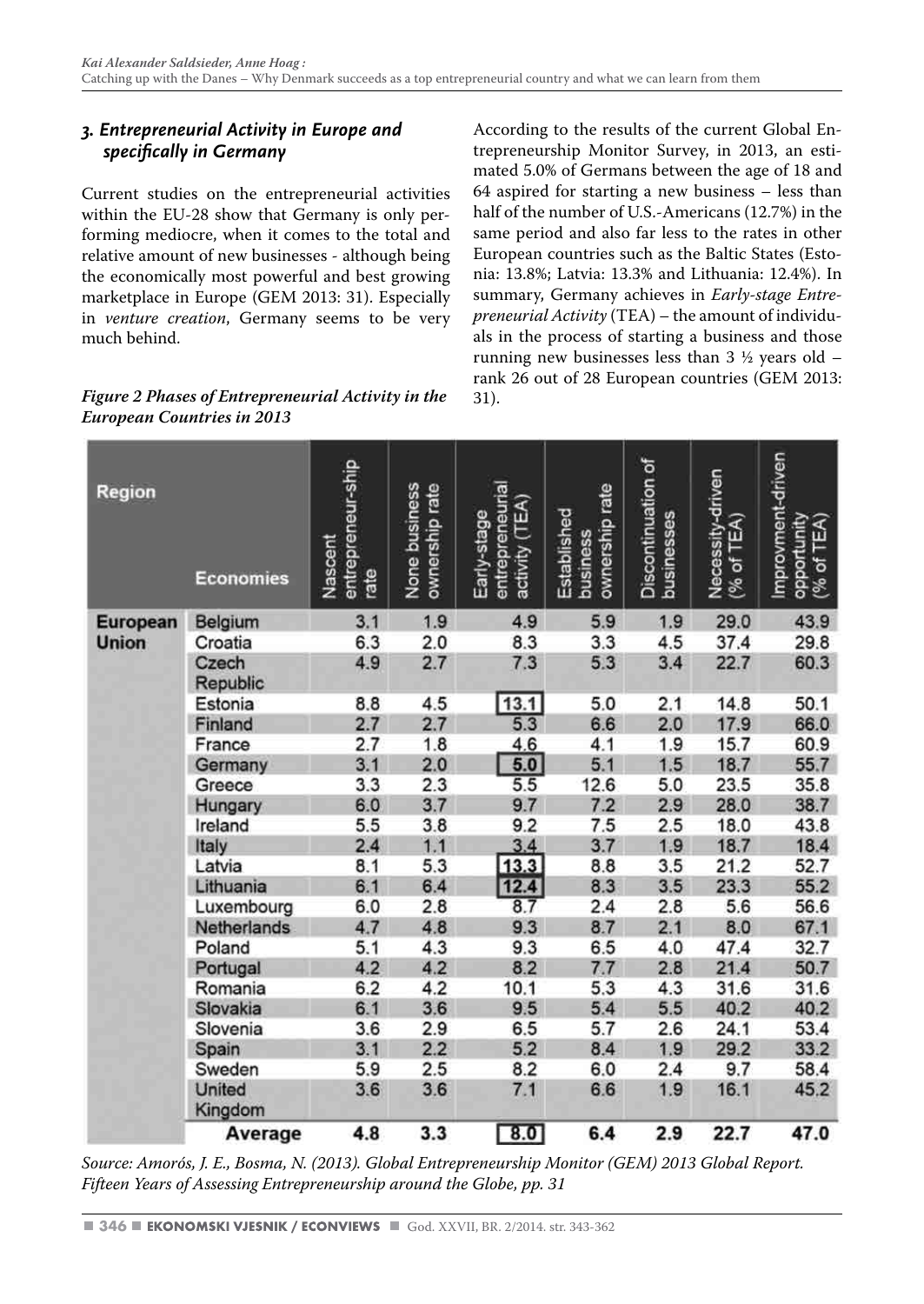Given these rather poor results, compared to its huge weight of industry and the reputation of its innovation-driven engineering branch within Europe, the question arises, what Germany could do to perform better. Here, a look on top-performing countries in the area of entrepreneurial activity might help.

Accordingly, a closer look at current GEM-, GEDIand OECD-data shows Denmark constantly outpacing other European countries in start-up rates (Ács et. al. 2013: 4, 332; OECD 2014: 34). Therefore, this paper strives to look for answers, *why Denmark is atop the list of the most entrepreneurial countries – and what Germany can learn from it*.

*Figure 3 Interview participants in a 360 degree* 

*perspective on the research question*

#### *4. Methodology and Sample*

Broad data-bases for the field of entrepreneurial business are currently provided by the *Global Entrepreneurship Monitor* (*GEM*), the *Global Entrepreneurship and Development Index* (*GEDI*) by the George Mason School of Public Policy's Center for Entrepreneurship and Public Policy (GEDI), the *OECD Economic Country Surveys* as well as the Information from the *World Economic Forum*. In addition, smaller studies pursuit smaller research fields within the start-up scene (e.g.: Brixy et al., 2009; Castringius, 2004; Fonseca et al., 2007; Kaden, 2007; Kuttenkeuler, 2007; Lesáková, 2012; Schulze Buschoff, Schmidt, 2007).



*Source: compiled by the author*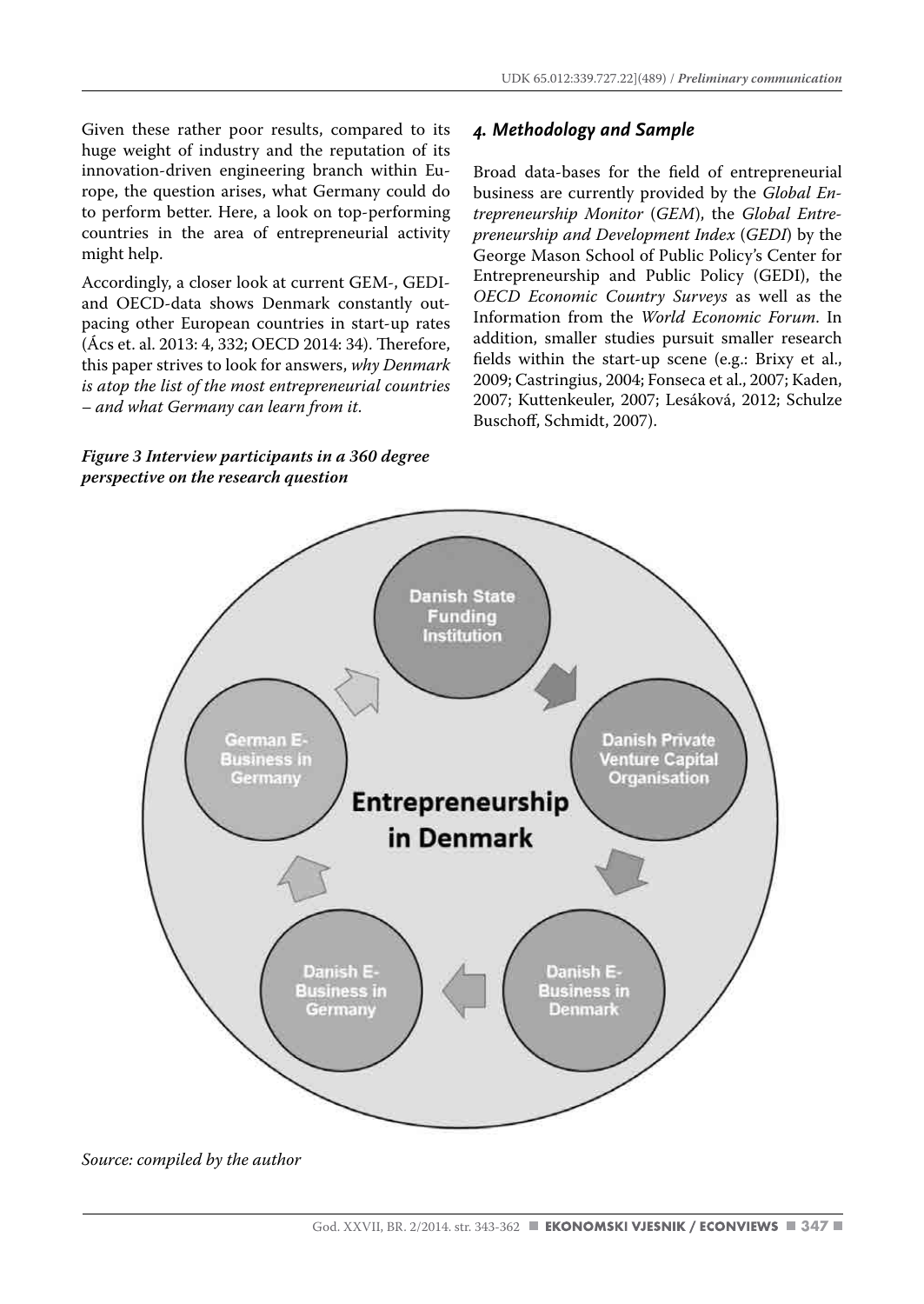In general, the mentioned studies reflect relationships and correlations between an *overall economic development, surrounding conditions* and the *business-start-ups themselves*. Regarding Denmark, this research is based on specific *entrepreneurial framework conditions* considering the country to be an *innovation-driven economy* (Porter et al., 2002; Wennekers et al., 2005; Gries, Naude, 2008). The overall order for *macro-economic* factors impacting an industry in general can be described by the *STEP/PEST* or *PESTLE*-framework (Fahey/Narayanan 1986). Doing so, factors that will be surveyed in their impact on entrepreneurship fall in general categories such as *political, economic, socio-cultural, technological, legal* and *environmental* aspects*.*  According to current studies on European entrepreneurship (Kaden, 2007; Schøtt, 2010; Ács et al., 2013), the survey contemplates the following factors in order to understand and describe patterns in the fields mentioned above, such as:

- *• Economic Factors*
- *• Risk Capital Factors*
- *• Socio-demographic Factors*
- *• People-specific Factors*
- *• Research/Development Factors*
- *• Geographic Factors*
- *• Legal Factors*

In order to deepen the existing data on the subject of entrepreneurship in Denmark, the broad methodology follows standard norms and procedures of inductive research (Baker et al., 2003: 256; Denzin, Lincoln, 2005). Overall, the survey builds base on a *qualitative-explorative* research methodology, using *expert interviews* with open questions to gain broad and in-depth insight into the chosen areas of interest. The data were gathered in October 2014 by primary activities. The research sample consists of 5 experts, who have been chosen to deliver a 360 angle on the subject of entrepreneurship in Denmark, compared to the German start-up scene: a Danish public sector financial funding institution, a Danish private sector venture capital organization, a Danish entrepreneur doing business in Denmark, a Danish entrepreneur doing business in Germany, and finally, a German entrepreneur doing business in Germany. All entrepreneurs are engaged in technology/ software-driven start-ups. All Danish experts doing business in Denmark are located in the greater Copenhagen area, while the Danish entrepreneur doing business in Germany is commuting between Hamburg and Berlin and at last, the German entrepreneur is from Berlin itself.

All of the interviewed experts, mentioned above, have a senior level expertise (10 years and more) in the field of entrepreneurship. Doing so, this research seeks to deepen the findings in the area of socio-cultural aspects as described in the 2013 study provided by GEM (see Figure 3). Data from the primary sample were gathered by open-ended, semistructured telephone interviews, lasting average 45 minutes (Baker et al., 2003: 257). Venture capital providers (VCs) as well as founders have been asked the same questions about:

- a) …their personal biographies and their current venture profile,
- b) …their general assessment of the frame conditions for starting a business in Denmark,
- c) …strengths, weaknesses, opportunities and threats of the Danish marketplace for new ventures,
- d) …their personal ratings of factor conditions, impacting entrepreneurship in Denmark,
- e) …their opinion of their/ entrepreneurs´ motives for starting a business and their measurement of success.
- f) …at the end, all participants have been asked to explain Denmark's high ranking position in the GEM, GEDI and OECD-surveys referring to being an excellent place to start a business.

Doing so, the participants gave deeper insight into the fields of *basic requirements* for starting a business (e. g. availability of institutions and infrastructure), *efficiency enhancers* (e. g. availability of educated talents and other market conditions) as well as a SWOT-based evaluation of the overall *level of innovation and entrepreneurship* (e. g. access to financing, taxation, market scale opportunities) within their country. Figure 3, on the following page, displays the overall GEM conceptual framework, including the macro-economic fields of research according to the PESTLE-model as being applied to this survey. The conducted expert interviews focus the topics marked with the red box.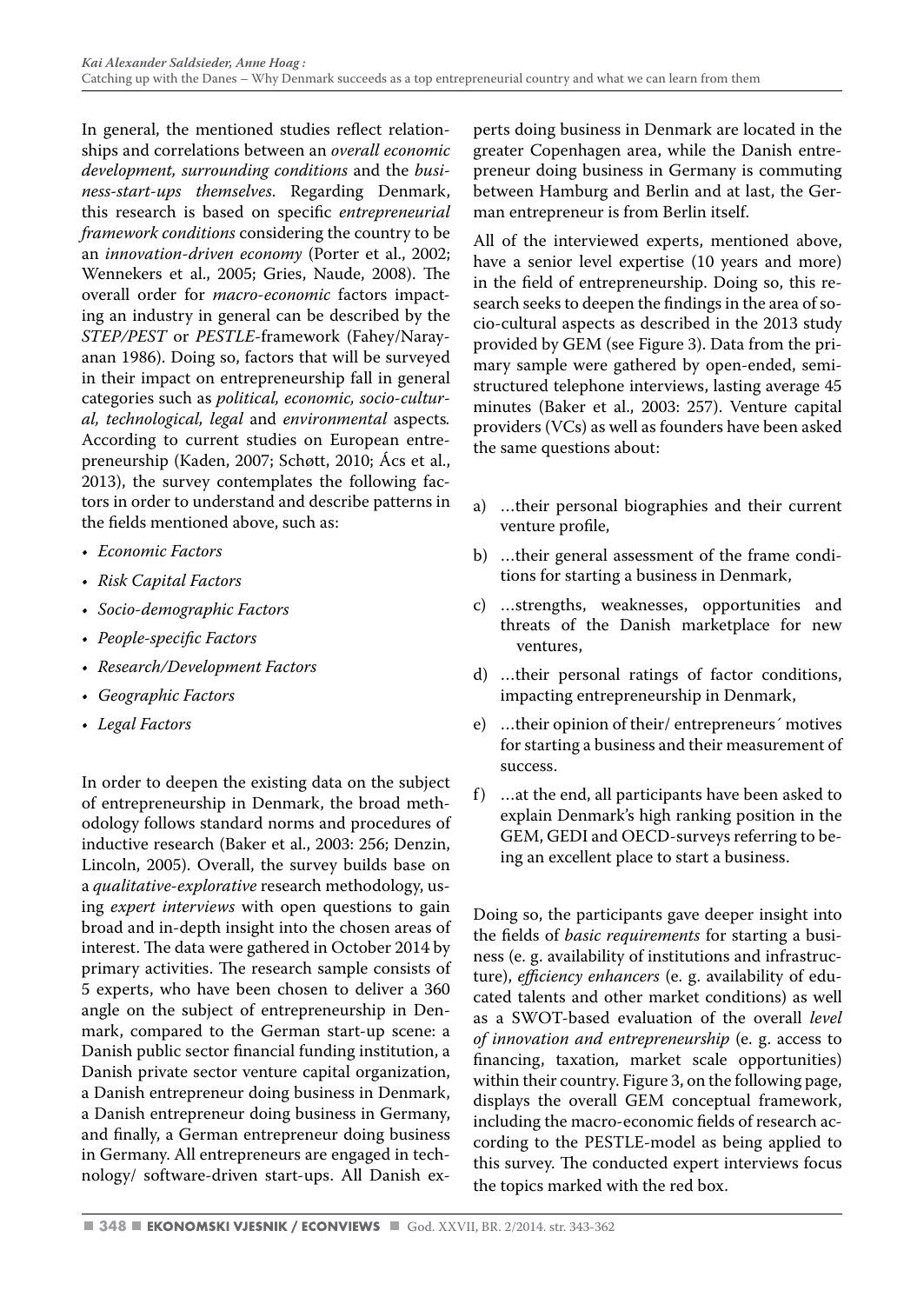

*Figure 4 The overall conceptual framework of the Global Entrepreneurship Monitor and the focus of the conducted expert interviews, marked with the box in dotted lines.*

*Source: Amorós, J. E., Bosma, N. (2013). Global Entrepreneurship Monitor (GEM) 2013 Global Report. Fifteen Years of Assessing Entrepreneurship around the Globe, pp. 21*

#### *5. Theoretical Foundation*

This paper strives to discuss entrepreneurship in an international context, reaching out for identifying key determinants of national competitiveness within the field of starting a business in Denmark. As a theoretic fundament we use the *Diamond Theory*, as published in Michael Eugene Porters work *The Competitive Advantage of Nations* (1990). This model builds on the assumption, that it is a nation, which provides, builds and shapes the environment of an industry and its participants. In particular, the characteristics of a home nation play a key role in setting the frame conditions of the start-up scene (Hollensen 2014: 101).

In this pursuit for identifying the sources of national competitiveness of entrepreneurship in Denmark, the applied PESTLE pattern, structuring the research areas, may also be seen from the perspective of the Diamond-Model of Porter. Accordingly, the qualitative-explorative interviews of experts as conducted in this survey, seek to have a closer look on the embodiment of influencing factors descending from the *factor* and *demand conditions* in Denmark such as the availability of natural resources, human talent as well as innovation and its marketdemand from a regional, national and international perspective. Finally, the interviews cover also the role and impact of *government*, summing up *chances* for the entrepreneurial business in Denmark.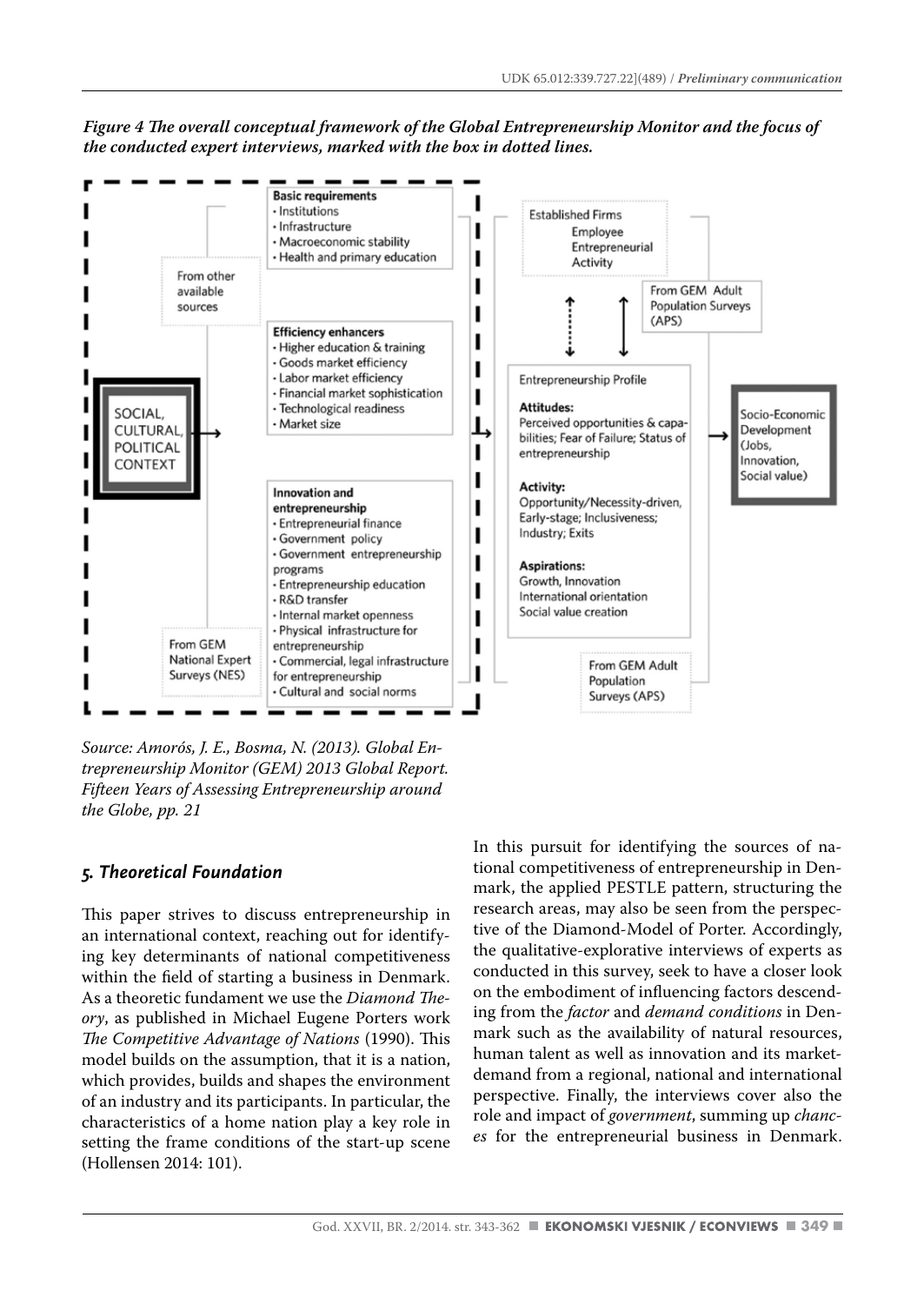#### *Figure 5 Analysis of national competitiveness – The Porter Diamond*



*Source: Hollensen, S. (2014). Global Marketing, 6th ed, Pearson, Harlow, pp. 101*

#### *6. Results*

#### *6.1 Background*

The interviewed experts represent: (a) a Danish state funding institution, which is still directly or indirectly involved in about 80 percent of the Danish venture capital investments, (b) a Danish private sector venture capital organization which caters to around 200 members, representing the whole investment chain from business angels through venture capital and private equity to institutional investors and associate members. (c) a Danish entrepreneur doing business in Denmark since she was 16 years old, now providing E-payment services to small and medium businesses; (d) a Danish entrepreneur doing business in Germany, providing E-solutions for consumer group accumulation and targeting for internet business activities, and (e) finally, a German entrepreneur, starting business in

Germany for E-based information services for consumers of electricity supply.

The survey participants in an overview:

- a) Danish State Funding Institution, Head of Research
- b) Danish Private Venture Capital Organisation, Chief Executive Officer
- c) Danish E-Business in Denmark, Founder
- d) Danish E-Business in Germany, Founder
- e) German E-Business in Germany, Founder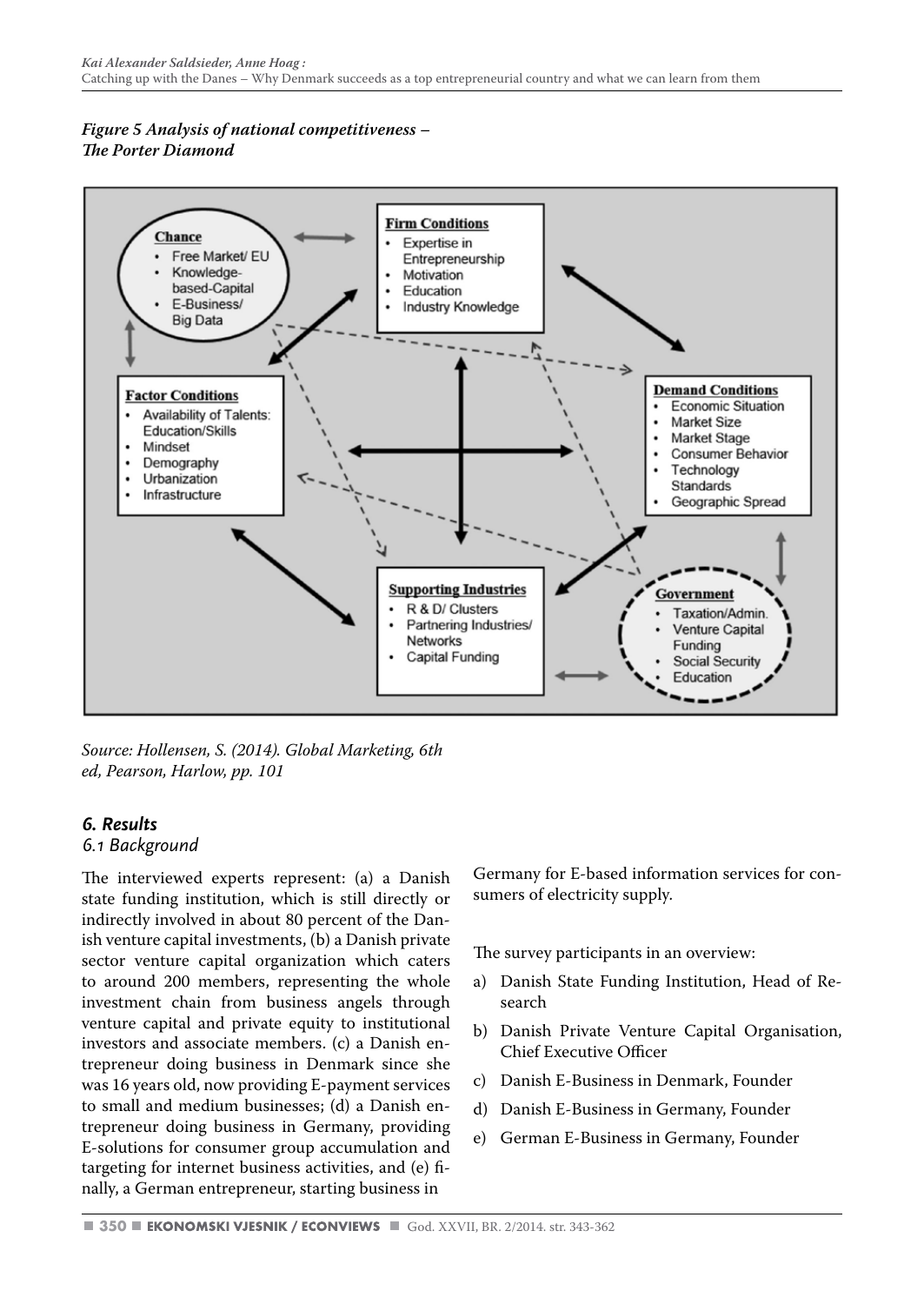#### *6.2 Frame conditions in general*

The first interview question referred to a general evaluation of the frame conditions for *Early-stage Entrepreneurial Activities* (TEA) in Denmark. Here, all respondents found, that starting a business in Denmark is very easy. The participants mentioned a low degree of bureaucracy, a relatively small amount of starting costs, above average access to capital funding – so in all: low entrance barriers for entrepreneurs. These answers were consistent with current data on the ease of doing business in Denmark when it comes to registering ventures in technical terms (The World Bank 2014: Rank 7 worldwide, duration 5.5 days, compared to 11.1 days on average in the OECD and 14.5 days in Germany).

From a founders´ perspective, one person explicitly mentioned the aspects of social security taking risk of starting new venture: "*[…] we have the welfare system, so people have to pay a lot of taxes and then you get money from the state if you don't have a job. So the worst that can happen is you get support from the state and then you can find something else to do"* (c: Expert Danish E-Business in Denmark). From the perspective of venture capital providers, one person in the sample mentioned that taxation is a big issue, hindering further capital flow into the market, which is not covered by recent studies: "*If you take the framework conditions regarding taxation, because a lot of international surveys and benchmarks don't take this into consideration, then Denmark is not a very good country comparatively. The taxes in Denmark are very high. If you sell a company in Denmark, then the profits that you make are considerably less than in Germany for example. But if you take the basic framework conditions, then Denmark really is a very good company*." (b: Expert Private Venture Capital).

The majority of interviewed people mentioned the limitations to grow a business in Denmark due to the small number of population (5.5 million citizens) and – accordingly the small size of potential markets. One Danish entrepreneur mentioned, that most Danish businesses – against the current high rankings – do not grow because of a limited attitude in the Danish population: "[…] *when I started to look for financing for my new concept […] there was not very much willingness, there was not very much vision. I talked to a lot of different VCs. I talked also to these innovation centers that we have, […] and they* 

*were very risk-averse in my opinion. […] What I see is that many of these Danish concepts have very little sensitivity of what is going on in the rest of Europe. So they may for instance have pretty good traction with a couple of brand names in Denmark but not understand that there is any […] of competition as soon as you cross the border to Germany for instance, which makes it very difficult for them to really create a valuable company. […] So, it's a small country and we tend to think small and act small and we have something that we call the 'BMW-syndrome', which means that once you've had a measure of success, so that you have your BMW, and you have your summer house and you have your boat, that you think to yourself 'Okay, now I'm content and I don't need anything more, so now I can stop"* (d: Expert Danish E-Business in Germany).

**Proposition 1:** Low administrative barriers and efficient bureaucratic processing support venture creation.

#### *6.3 SWOT on Entrepreneurship in Denmark*

The purpose of the second question we asked, was to start an environmental scanning of potential influencing factors on entrepreneurship in an undemanding but yet straightforward way. Therefore, participants were asked to do a SWOT analysis (Wheelen et al., 2014) in order to help identify particular strengths and opportunities of the Danish marketplace for new venture makers. In addition, we wanted to uncover areas of potential improvement in the frame conditions of start-up business in Denmark.

#### *6.3.1 Strengths*

The interviewees clearly mention the stability of the Danish economy and the ease of starting a business as a major asset of the Danish marketplace for new venture creation: *"I think one of the strengths is that it's quite easy to start a company in Denmark. If you take the equity that you need to start a company, it's quite small. Another thing that is very positive is the Danish economy- it is not fast growing but coming from the recession, we are probably growing into a regime with small growths"* (b: Expert Private Venture Capital).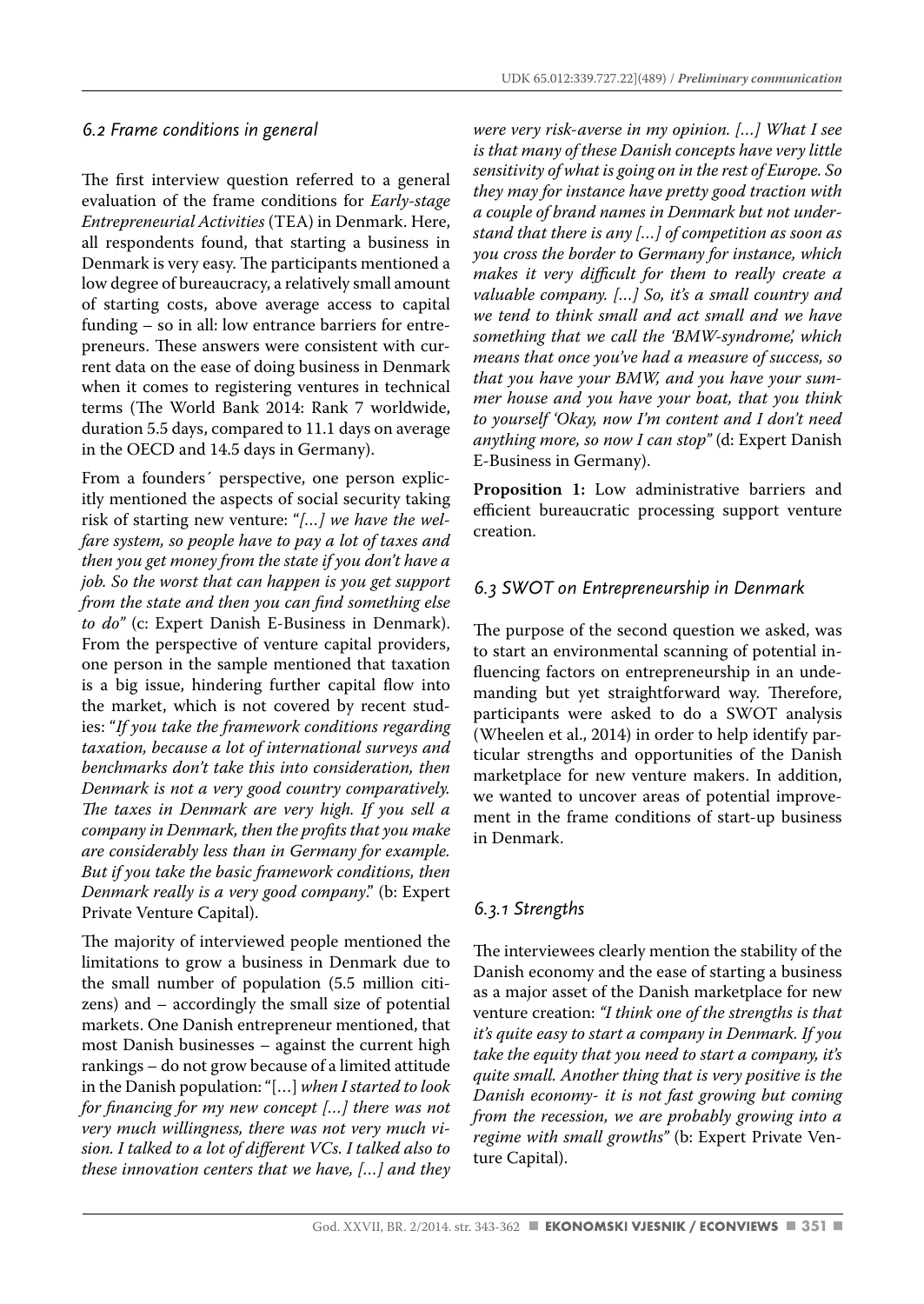Besides, the existence and performance of the social state welfare system seems to take away economic and therefore personal risk from the founders. In addition, the linkage of a stable government, providing state support in funding, little administration, combined with a sound intellectual and practically oriented higher education system seems to support entrepreneurial activity: *"Not only does the Danish welfare system help us out a lot, but there are institutions which are basically made for entrepreneurs. For example 'Copenhagen School of Entrepreneurship', 'Vaekstfonden', 'DTU innovation lab', 'App garage'. These are a few I know, most of them in Copenhagen because that is where I am now. So the main strength is the support you get and the welfare system"* (c: Expert Danish E-Business in Denmark).

**Proposition 2:** State funding and state support in gaining access to venture capital supports venture creation.

**Proposition 3:** A significant existence of higher education in the field of entrepreneurship supports venture creation.

**Proposition 4:** Social security, provided for the unemployed, has a positive impact on the amount of new venture creation.

#### *6.3.2 Weaknesses*

Denmark is a small country. With the size of 5.5 million people living in the Nordic state, Denmark has a fraction of other European nation populations. In geographic terms, Denmark is much smaller than most European countries, especially its direct neighbor states. Due to this, it was not surprising to hear, that all participants of the survey mentioned the size of Denmark, and therefore also the comparatively small size of its local market, as being a weakness of the Danish marketplace for new venture creation: "*The weakness would be that because of the economy it is hard for a business to grow"* (b: Expert Private Venture Capital).

Moreover, two experts linked the limited size of their home country to a limitation in entrepreneurial thinking, also caused by not speaking an internationally well-known language: *"Thinking small and acting small. Especially not really understanding how your compelling value proposition stands up against international competition.* (d: Expert Danish E-Business in Germany).

*"We are a very small country. We don't have English, German or French as a mother- tongue. I think that if you know some of the 'bigger' languages, languages which a lot more people speak, it is then a lot easier to get your product out there. But seeing as we are a small country we can only do a test-market here. You have to scale in order to be successful these days, so I think people with English as their first language have a big advantage. And of course in Germany you have a big market to start with*." (c: Expert Danish E-Business in Denmark).

One interviewee claimed the high cost of living being a weakness: *"[…] the problem is that the cost of living is extremely high, so you have the exact opposite situation to Berlin, where the cost of living is relatively low. So if you do [while being in Berlin] a bit of consulting on the side, you can sit in a café and develop your own concept for three days a week, working as a consultant for two days a week and make things work."* (d: Expert Danish E-Business in Germany).

**Proposition 5:** Existence of potential markets of sufficient size supports venture creation.

**Proposition 6:** Internationality and international languages in the home country as mother tongues support venture creation.

**Proposition 7:** Low cost of living support venture creation.

#### *6.3.3 Opportunities*

Due to the small size of Denmark and its direct location next to other, bigger markets, the Danish marketplace for new business creation might gain from an economic take-off in Germany and other countries: *"[…]if you really have something great, there are plenty of VCs looking for you. All my VC friends are asking me to send them something cool. Which also means that a lot of VC funds are [… investing …] and now they have a problem. Because they have a mandate to invest most of their funds in Denmark. So if you're really good, there is plenty of opportunity there but my VC friends say that really cool opportunities are few and far between"* (d: Expert Danish E-Business in Germany).

Moreover, as many other Western societies Denmark is undergoing a cultural change. In a historic perspective, Denmark was traditionally involved in businesses abroad in other parts of the world, lead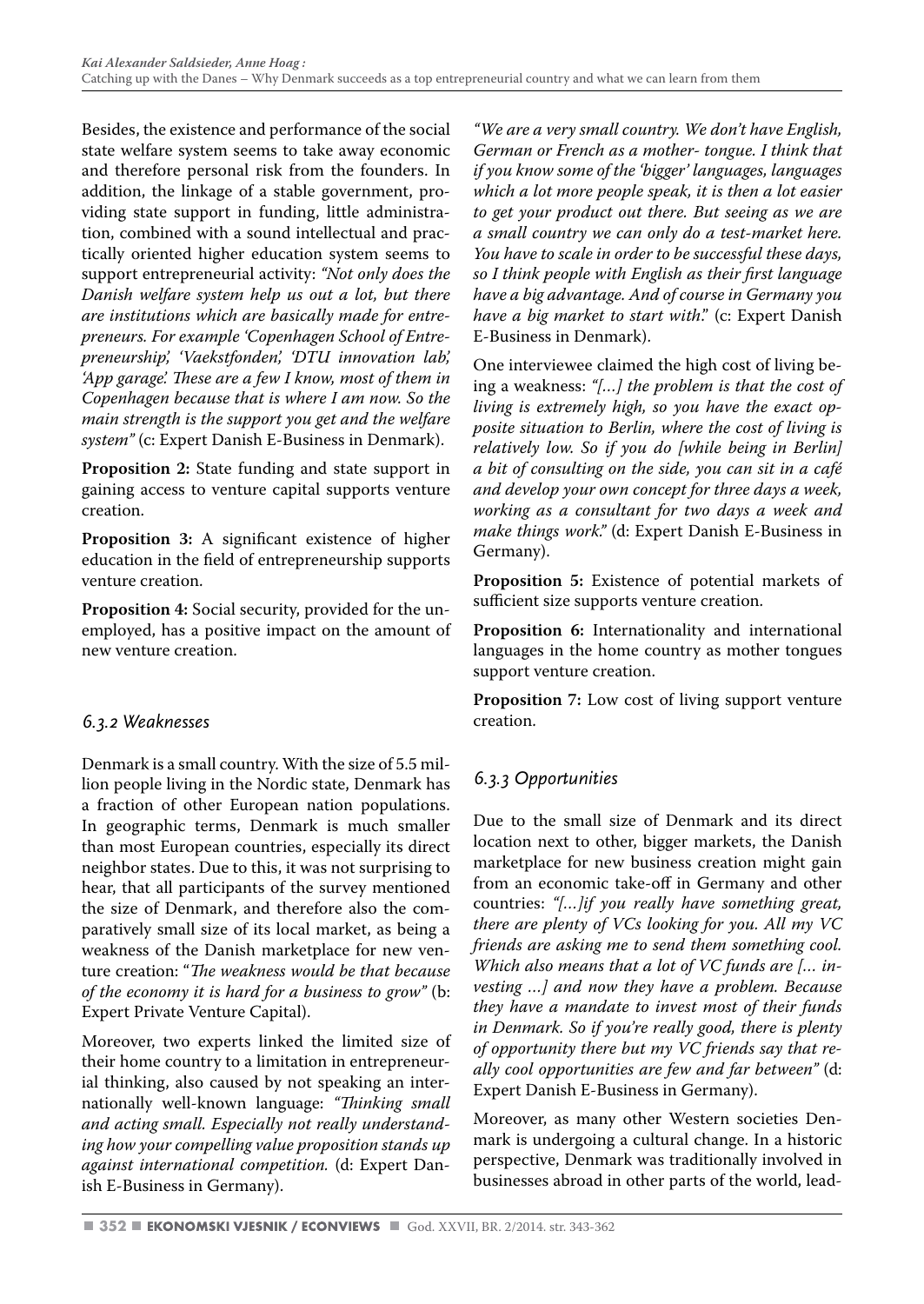ing to an open and international society, influenced by sea- and tradesmen. Due to that, the Danish culture is comparatively pragmatic and informal: *"I don't think we have that many formal structures in Denmark- of course we have bureaucracy. But when I look at Germany, there are a lot of formalities which might prevent young people from entering the barriers to the bigger corporations. I'm not sure about this but in Denmark I can approach a CEO of a big bank, and it will still be daring, but it will still be okay. This is just my hypothesis. The culture is just a lot more open*" (c: Expert Danish E-Business in Denmark). Especially around the big economic and intellectual hub of Copenhagen, cultural change plays obviously a great role, driven by education: *"We see a lot of focus on entrepreneurship education, both in schools and especially universities. There are entrepreneurship hubs coming up. Also it's becoming really cool to be an entrepreneur. There is a lot of hype about it at the moment. Society is coming together in Copenhagen. So there are a lot of very good things happening"*  (a: Expert Danish State Fund).

**Proposition 8:** Geographic closeness to bigger, culturally close markets supports venture creation.

**Proposition 9:** Lower hierarchical distance supports venture creation.

**Proposition 10:** Urbanization supports venture creation.

#### *6.3.4 Threats*

With the focus on factors which might restrain new venture creation, the interviewed mentioned economic aspects at first hand. Major areas of threats are seen in the fields of competition, financing and growing new businesses as well as taxation. *"[…] I guess there are a lot of threats from start- ups in other countries. For example Danish VCs think that 1 million Euros is a lot, but from what I've heard from places like San Francisco, the UK and Germany the markets are much bigger so people are used to making much bigger investments. So these start- ups from other countries are getting much better funding opportunities"* (c: Expert Danish E-Business in Denmark).

Although Denmark hosts an over proportional high number of start-ups, their concentration and thereby limitation to urban areas is seen critically in regards to an increase of nationwide competitive-

ness: "*At the moment it's only happening in Copenhagen and not really in the rest of the country, it's like your Berlin. And I'm afraid that in the long run the lack of capital might become a problem. We do see very good trends at the moment- our venture capital market is becoming much more mature, there is much more capital and larger funds for investment. There are also more experienced fund managers and we are seeing that returns are getting much better than they were at the beginning of this venture.* 

*So as I said, a lot of positive trends. Now it is important to work on it so that the trends continue. So that the VCs can continue to reap capital from their investors in order to be able to fund the next generation of entrepreneurs"* (a: Expert Danish State Fund).

Finally, especially investors criticize low margins in venture capital funding due to governmental policy: *"The threat is that if we don't change the frameworks regarding taxation in Denmark, then we won't have the growth that we need in Denmark"* (b: Expert Private Venture Capital).

**Proposition 11:** Constant flow of funding according to the business life cycle of new ventures supports growing businesses in the mid- and long-term.

**Proposition 12:** Lower taxation for start-up businesses help to grow businesses and find venture capital funding in the short-, mid- and long-term.

#### *6.4 Macro-economic factor analysis*

Following recent GEM-/GEDI- and OECD studies, we sought a qualitative appraisal of the current environment for start-ups in Denmark. Having an eye on the overall objective of the paper – to find what others can learn from the Danish marketplace – we have chosen Porters´ Diamond-Theory as our conceptual framework to structure the answers of the interviewed experts, while the questions themselves have been split into fields of subjects in relation to the current literature as mentioned in section 2. Related to these fields of macro-conditions, we have found the following:

#### *6.4.1 Firm Conditions*

All business starts with a product or a service. Conversely, any product or service is the result of doing business based on some kind of vision, idea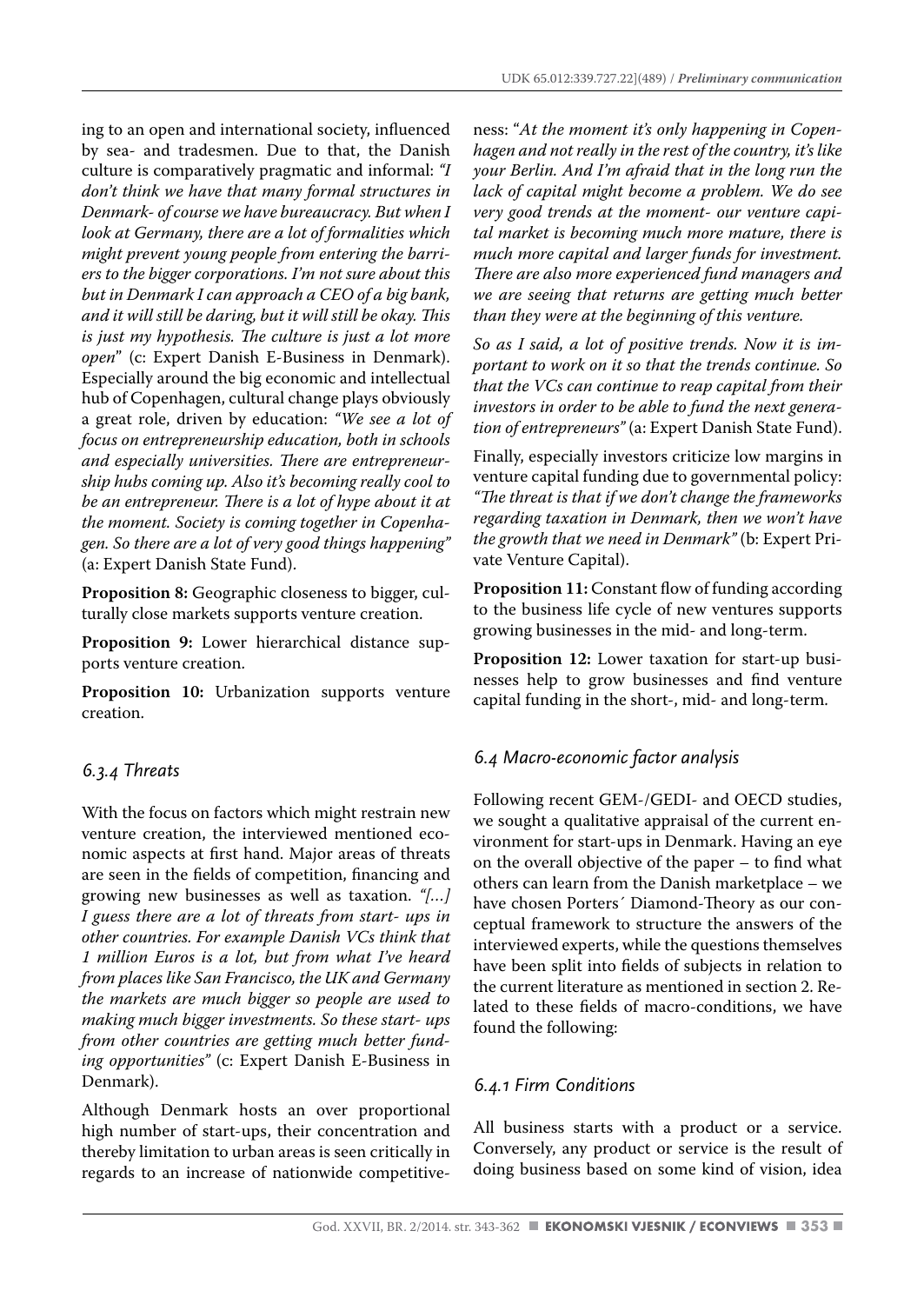and management pattern being built on internal resources. Therefore, we wanted to find out, which were the internal determinants of starting a business within the Danish marketplace in the areas of motivation, skills and knowledge on the side of the entrepreneurs themselves and how a correlation between these firm conditions and the success of new venture creation might be described in a general, qualitative way (very negative/negative/neutral/ positive/very positive).

Our interviewees described the *development of expertise* in entrepreneurship as a sequential process with trial and error, depending on the education that the entrepreneurs had for starting a business: *"I would agree with that. I think there are some entrepreneurs that are very deliberate in systematically searching for opportunities. The majority though I don't think is very systematic about their search for new ideas. If your background is that you are from a trade school, then you would probably be very systematic about your research. If however you are an engineer, then it is more specific driven. So both things are possible"* (b: Expert Private Venture Capital). From a broader research perspective the representative of a Danish State funding institution explained that *identifying business opportunities* has involved several learning steps over time, rather than a one-time thing: "*Yes, I definitely believe that and a lot of our analogies show that too. I think a lot of entrepreneurs have a lot of start- ups behind them and a lot of failure behind them. What our analogy actually shows is that it is not until your fourth startup that you are actually able to create great value"*  (a: Expert Danish State Fund).

In most cases, the founders´ expertise builds on *industry knowledge*, which they gained from former businesses they worked in, helping to start an own venture: *"[…] I think that you can cultivate your luck. A friend of mine said, 'You know, I look at the most successful start- ups CEOs and I notice very often they have been product- people before that. So I was chief- product officer at […] and of course that had a lot to do with it. I sat in the intersection between customers, the business, the developers, the technology and what it could do, how to make money with it and with that did first- hand market research… while I was still getting paid by my old employer. I did my product conceptualization and to a certain extent, my product validation while still at my old job. And then- I pulled the trigger and went solo"* (d: Expert Danish E-Business in Germany).

Coming down to the very personal level, all interview partners claim *intrinsic motivation* to be the main driving force for starting a business in Denmark. This supports, that Denmark is seen as an innovation-driven country, where most people start businesses not because necessity reasons, but innovation and personal will: "*The entrepreneurs I've met have some problem that they have a burning desire to solve. So this girl I was talking to was, first created an e- commerce platform and sold that. She realized how difficult that was and wanted to create a company which allows you to set up an e- commerce shop very easily, solving the first problem that she had. So now she is looking to set up a platform to alternate all the […] financial stuff that is very complicated when you have a small business. So she in a sense keeps going backwards, solving her own problems that she had with her own e- commerce shop. And that, I think gives you a pretty good picture of what drives most of the Danish entrepreneurs that I have met. They have identified some problem and now they are burning to solve it. I think for them it is the thought that they are independent, they want their own business and they want to succeed*" (d: Expert Danish E-Business in Germany).

Summing it up, all interviewed experts named being independent and subjective well-being as key *motives* for being an entrepreneur. In addition, the change in the values of society as well as an increasing education in the field of entrepreneurship seems to further promote new venture creation: *"I wouldn't say that the Danes are more entrepreneurial in general though but they are getting better at it. It's becoming cool to be an entrepreneur now. Was young, I'm 35 now, we never even heard of entrepreneurship but the new generation is learning about this and the real opportunities which present themselves when looking at the alternatives of going after a normal job. Also there are a lot more successful entrepreneurs these days. So we are getting more and more role models, which is very important in getting more and better entrepreneurs"* (a: Expert Danish State Fund).

#### **Overall suggested impact of Firm Conditions on entrepreneurship in Denmark:**

Positive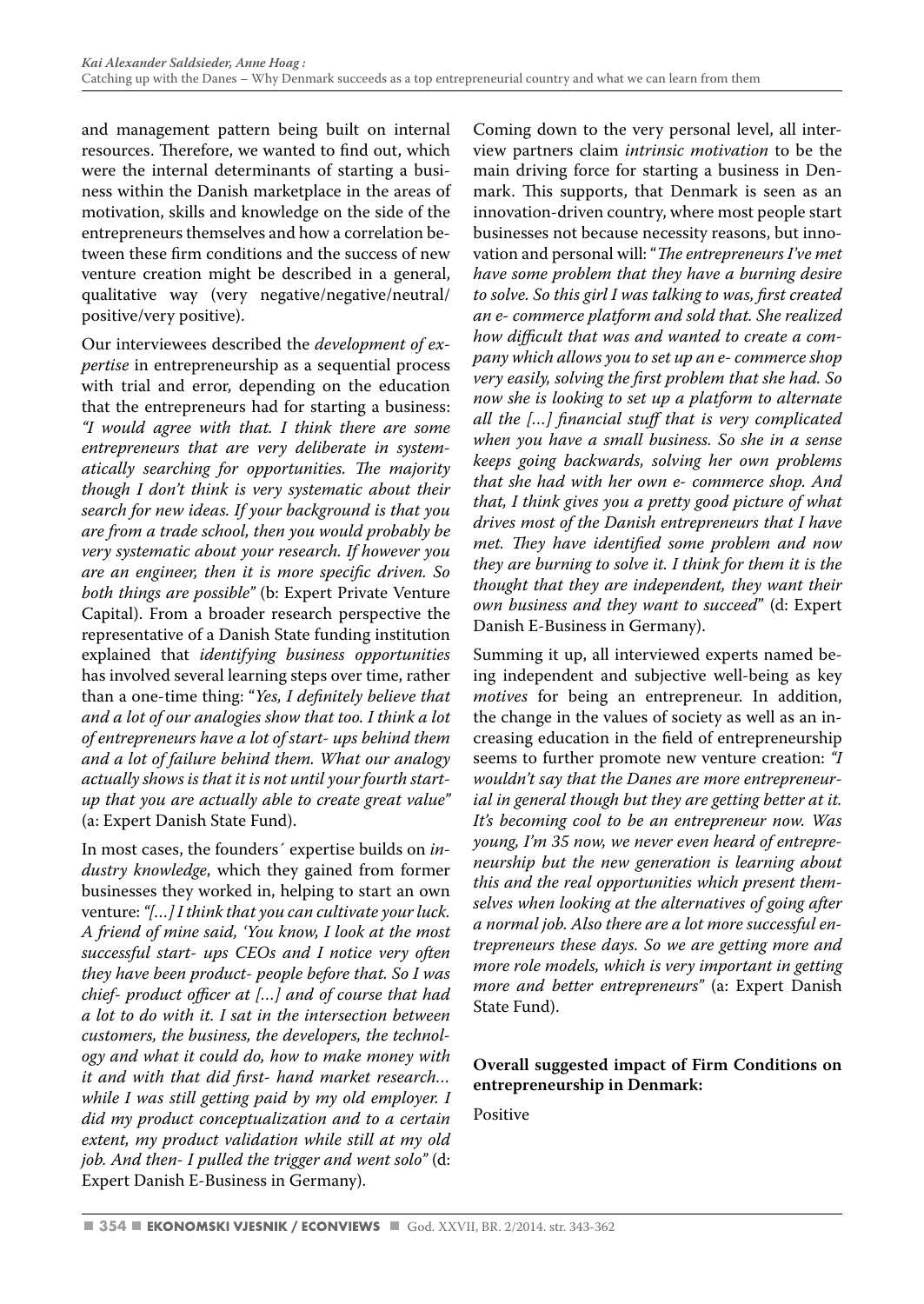#### *6.4.2 Factor Conditions*

Traditional models of international trade consider the factor conditions of countries as being given. On the contrary, Porters´ Diamond Theory suggests, that a nation itself can further create factors such as intellectual skills through education, technology through innovation as well as the overall mindset towards business as being supported by government in specific through establishing political structures as well as by society with its culture and corresponding values (Porter, 1992).

Denmark is a small country and therefore, one might suggest, that the factor conditions for new venture creation are limited, contrasted to bigger countries such as Germany, France or Spain. Due to that, we asked our experts to share their view on aspects such as the *availability of talents*, the infrastructure for intellectual *education* and skill training, the impact of *demography* and *urbanization* as well as more soft topics such as their appraisal of the Danish culture as a fundament for setting an entrepreneurial mindset.

Referring to the availability of talents, education plays a central role: *"When I started at Copenhagen Business School, where I'm studying now, in 2009, we learnt a lot about entrepreneurship, even though it was still growing back then. Now everyone is talking about entrepreneurship and it is considered very cool to be an entrepreneur. So I wouldn't say we were raised with it but we learn about it through different channels, through media, through education and so on. So we are taught from the very beginning that it is okay to fail and okay to try something out and it's a very positive thing to put on your CV when you apply for a job"* (c: Expert Danish E-Business in Denmark).

Apart from the importance of education to become an entrepreneur, it seems interesting to discover how Denmark manages to bring up as many talented people to entrepreneurship as possible. Key aspects mentioned in this respect, are the permeability of educational domains due to financial funding to talented people regardless of background as well as a special focus on gender equality: *"I think one things that is really positive, is the fact that higher education is not only free but you get paid to take higher education with money that you have to pay back again. This means that there is a tremendous equality. If I look at the people that were successful in university that I studied with, there was almost no*  *correlation of where they came from or where their parents had studied, these things had no influence on how well they did at university. And this is a tremendous benefit of the Danish educational system. […]We also have a culture and a society which is extremely oriented towards gender- equality which means that it is much easier for women to have real career and have children at the same time. This also means that we have a lot more women in the workplace and on the market, so to speak- this is a very positive thing. […] So you are activating a tremendous intellectual effort by creating a society which facilitates that women can really play an active role in the marketplace"* (d: Expert Danish E-Business in Germany).

It seems that a change in society and the Danish culture itself provide a mindset which supports entrepreneurial activity by pragmatic thinking and fearless openness to try and explore numerous ways to set up a business: *"I think the values have changed a lot over time. Maybe about 25 years ago it was not a very nice thing to be an entrepreneur, they were poor and lived in their basements and basically people who couldn't get a job. Now I think that the Danes are becoming more and more open and positive in regard to entrepreneurship. There has been a shift recently and I think the shift will still have some momentum in the coming years. People are also thinking positively towards becoming entrepreneurs themselves"* (c: Expert Danish E-Business in Denmark).

Trends that support this new openness to new venture creation are seen by the high degree of urbanization in Southern Denmark within the Copenhagen area. While having green-tech and agricultural businesses at the shores and in the northern part of the country, Copenhagen develops itself towards a hub for bringing up ideas and exchanging intellectual capital in order to bring it down to business ideas. Geographic distances, so it seems are counterbalanced by urban hotspots in combination with a global communication infrastructure via the Internet: "*I think [being an entrepreneur] it's getting a lot easier to think globally because of the internet and barriers are just not that important anymore. So it's easy for me to collaborate with a guy from the Ukraine. But then again most of the entrepreneurs are clustered in Copenhagen, than in smaller cities. Simply because there is a lot more help here, more institutions. I think the degree of urbanization has a positive impact on entrepreneurship"* (c: Expert Danish E-Business in Denmark).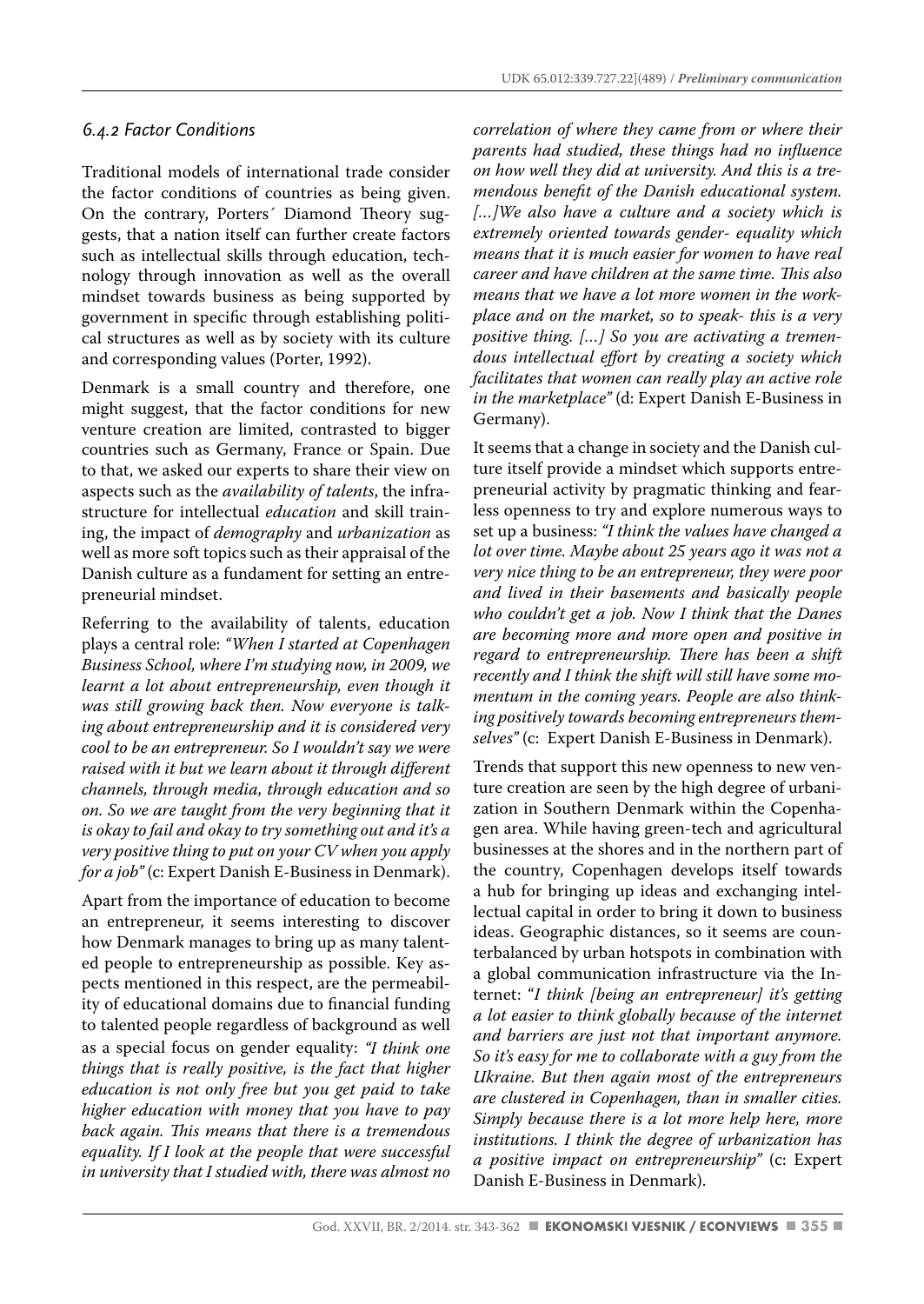In general, the effects of geography and demography seem to be quite neutral. Nonetheless *"[…] the thing is that it is actually better for you to start your business where you live, because you have a network there to build your business around. But what we can see is that all the innovations, the capital and the investors are all based in Copenhagen. All the companies that get venture capital are located in Copenhagen"* (a: Expert Danish State Fund).

#### **Overall suggested impact of Factor Conditions on entrepreneurship in Denmark:**

Positive

#### *6.4.3 Demand Conditions*

The third perspective on the national competitiveness of new venture creation focuses on demand conditions as being a composition of the overall *economic situation*, the *size* and *development stage* of the Danish *marketplace*, *consumer behavior*, pressures through *technology standards* and at last the *geographic spread* of demand.

In interviews, all experts mentioned that the small size of the local market is a barrier for growth. Nonetheless, according to GEM-/GEDI- and OECD-surveys, Denmark is over proportionally performing in the relative number of new venture creation. Looking at the size of the affiliated markets, this result surprises, because - as Shane writes: *"[…] the magnitude of customer demand has a positive effect on new firm performance, leading new firms to perform better in larger markets. […] The cost gap between new and established firm efforts to meet demand is smaller in larger markets than in smaller ones, making larger markets more favorable to new companies than smaller markets. Most venture capitalists understand this logic, which is why they often focus their attention on backing those start-ups pursuing the largest markets*" (Shane 2007: 8).

Therefore we wanted to learn why we find such a high number of start-ups in Denmark, despite its comparatively small market. The consensus among our interviewees was that the surrounding conditions as set by the governmental support with a) financial aid (State funds) - and therewith attracted private VCs (because of asymmetric profit shar $ing$  $) - b$ ) the subsidizing of broad and qualitatively sound entrepreneurial higher education and c) the

existence of an effectively working social welfare net, simply provides excellent starting conditions. Nonetheless all interviewed experts mentioned, that the challenges come to the start-ups, when they want to grow their business. Their views are represented by this quote: *"Extremely limited markets, and yet we only tend to think in terms of our market. So we say 'Let's make it work here, if we can make it work here, then we can extrapolate. And that is not the case very often. So even though you don't have a lot of competition, you have a USP, you have a compelling value proposition in Denmark, but as soon as you go into Germany you get crushed by the competition, because of their sheer scale, their sophistication, their ability to plow the cash- flow back into a business model. So that's the problem with thinking that just because a project takes off in Denmark, just think what we could do in Germany. But it's not the same, the dynamics are not the same, the competitive intensity is not the same. And what is often a compelling value proposition in Denmark is not always one in Germany. […] It's also such a small country that you need to think of the localization of your project immediately. We never think 'Let's do it in Danish and then it will just work'. There are five and a half million Danish speakers in the world which means that we think of the internationalization from the very first moment, which is a strong contrast to then actually not thinking very internationally. So we think of internationalization but we don't think internationally"* (d: Expert Danish E-Business in Germany).

Especially the current economic situation challenges the Danish marketplace for new venture creation – obviously due to differences in demand, caused by the distribution of income of Danish households: *"The thing about the Danish society is, if you think about the German society, the bell- curve of incomes for instance, is much broader than it is in Denmark. So what I have observed here in Denmark is that you have a lot of very wealthy people- I live in Hamburg so it is fairly obvious here- but they also have a lot of poor people. The Danish bell- curve is much narrower which means that Denmark is pretty much all middle- class, with a few rich people and very few poor people. So this has a certain impact on consumer behavior because for instance the crisis has hit much harder in Denmark than it has in Germany. […]. So in the last six years we've definitely seen a big difference in consumer behavior, where the Danes have been very reluctant to increase consum-*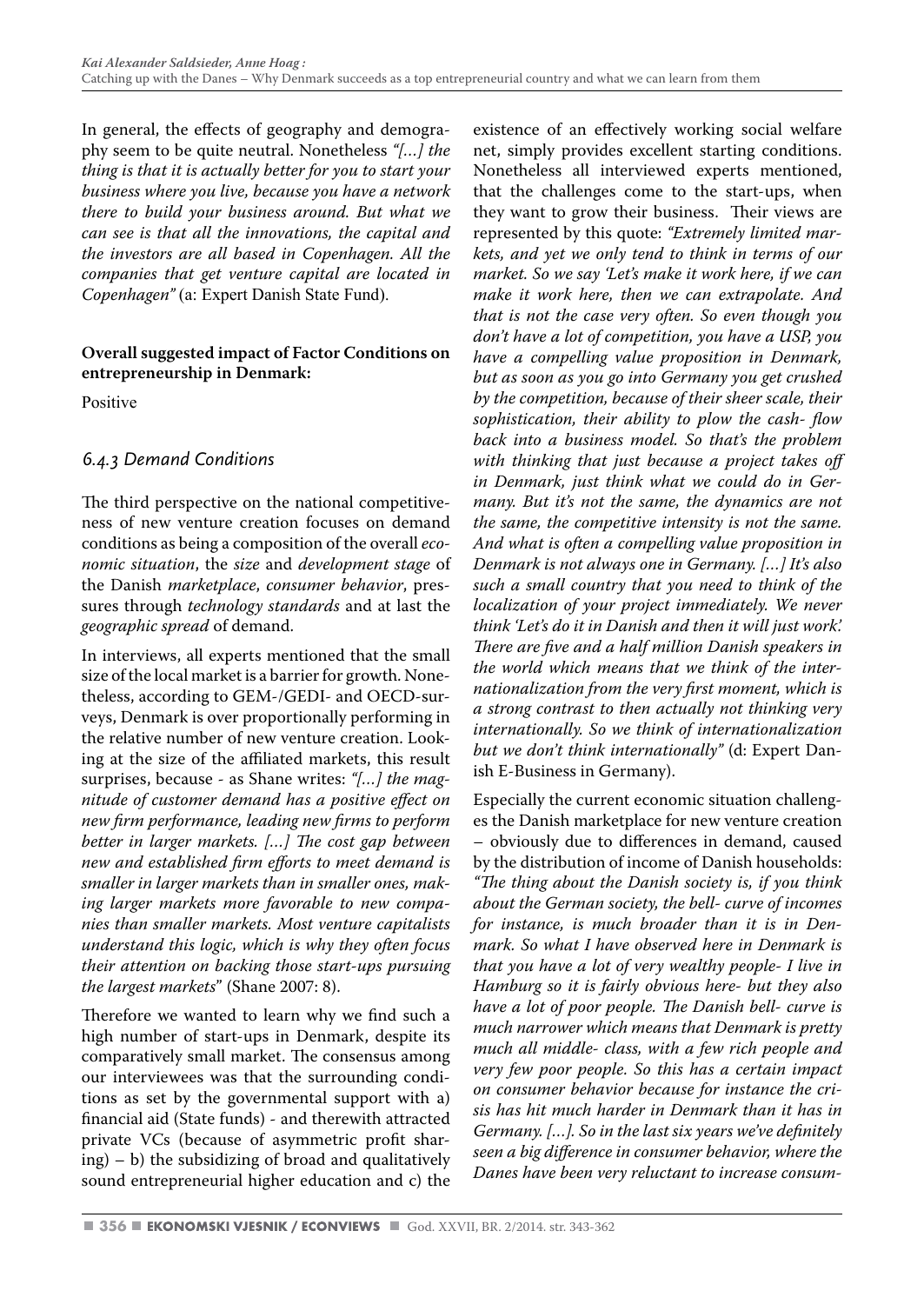*er spending- the same cannot be said for Germany"*  (d: Expert Danish E-Business in Germany).

#### **Overall suggested impact of Demand Conditions on entrepreneurship in Denmark:**

Negative

#### *6.4.4 Supporting Industries*

As we may see from other research, business incubators have a prominent role in supporting startups (Lesáková, 2012). Beyond that, the existence of research and development-clusters, partnering industries and networks as well as especially access to capital funding provide a sound basis for new venture creation. Considering intellectual and financial support as the key assets for starting a business we asked the experts, in which way research and development Factors such as the availability of new technology-, product- or process- standards bring impulses for innovation into the start-up-markets and in which way risk capital factors - meaning access to capital, state and private funding impact business.

Concerning technology and innovation, most respondents confirmed that in this respect *"[…] the infrastructure is obviously perfect. There is a pharma-cluster around Copenhagen and southern Sweden […].We should also talk about [Medicon] valley. Other that we are a small country, you have 4G everywhere you go- everything just works"* (d: Expert Danish E-Business in Germany). Nonetheless, in comparison to other nations, continuity in the development of markets seems to be an issue: *"So do we really produce consistently? I mean then you have an […] that sells to Microsoft for like 1.6 billion euros. So that is ERP, some engineers from a university […] sitting down and saying 'Enterprise Resource Planning- we can do that better.' But do we consistently do that? I have a hard time seeing it"* (d: Expert Danish E-Business in Germany).

In reference to access for capital, private businesses are around, although it might be more difficult to get a higher amount of budget needed to grow a business than in other nations: *"I'm not an expert but I do have experience and my experience is that it is not a very entrepreneurially- friendly country, when it comes to finding financing. This could have to do with the fact that it is very small, so the amounts very quickly start seeming prohibitive. I'm just asking*  *for half a million euros for my platform and to them that is a massive amount of money. Then you go to Germany, where the whole market is 16 times bigger and for them 500 thousand is just play- money, as if to say 'Yeah, take this and see if it works and if it doesn't then we'll part as friends and if it does work then cool, we'll find some follow- on financing.' So the absolute size of the whole market also has an impact. And to say that it is cheaper to found a start- up in Denmark is wrong, in fact it is probably more expensive. Unless of course your developer is sitting in Portugal or somewhere in Eastern Europe or, I don't know. That is I think in absolute terms it is a problem that the size of the country is so small. But of course, if you have something cool, then the money is there. As I said all the VCs in Denmark are desperate to invest, the just can't find something that is worth it"*  (d: Expert Danish E-Business in Germany).

#### **Overall suggested impact of Demand Conditions on entrepreneurship in Denmark:**

**Neutral** 

#### *6.4.5 Government*

Finally, Government, so it seems, plays an integral part in bringing up innovation by easy administration, supporting education and also from a financial perspective, which is proven by all founders: *"I think Denmark is a very innovative country and we get a lot of support. There are a lot of government funds that support med- tech and bio- tech companies and things like that. I have two friends who are doing med- tech and they receive a lot of support"* (c: Expert Danish E-Business in Denmark). In this context, the Denmark pursuits a long-term perspective, as one representative of the Danish State fund explains: "*So we mostly fund private funds in the VCs market but we also do direct investment. With this we try to capture smaller companies that fly under the radar of the private funds. Our main purpose is to try and support and finance and build a sustainable VC market by investing in private funds. So we are kind of funding the experience building which is necessary in the VC market. It's a long- term game, where it takes at least 15- 20 years before you can see returns actually matching the risk of investment. […] So in the VC market we have a lot of investments, a lot of capital available and a lot of investments. What we still need to see is a decent return materialize."* (a: Expert Danish State Fund).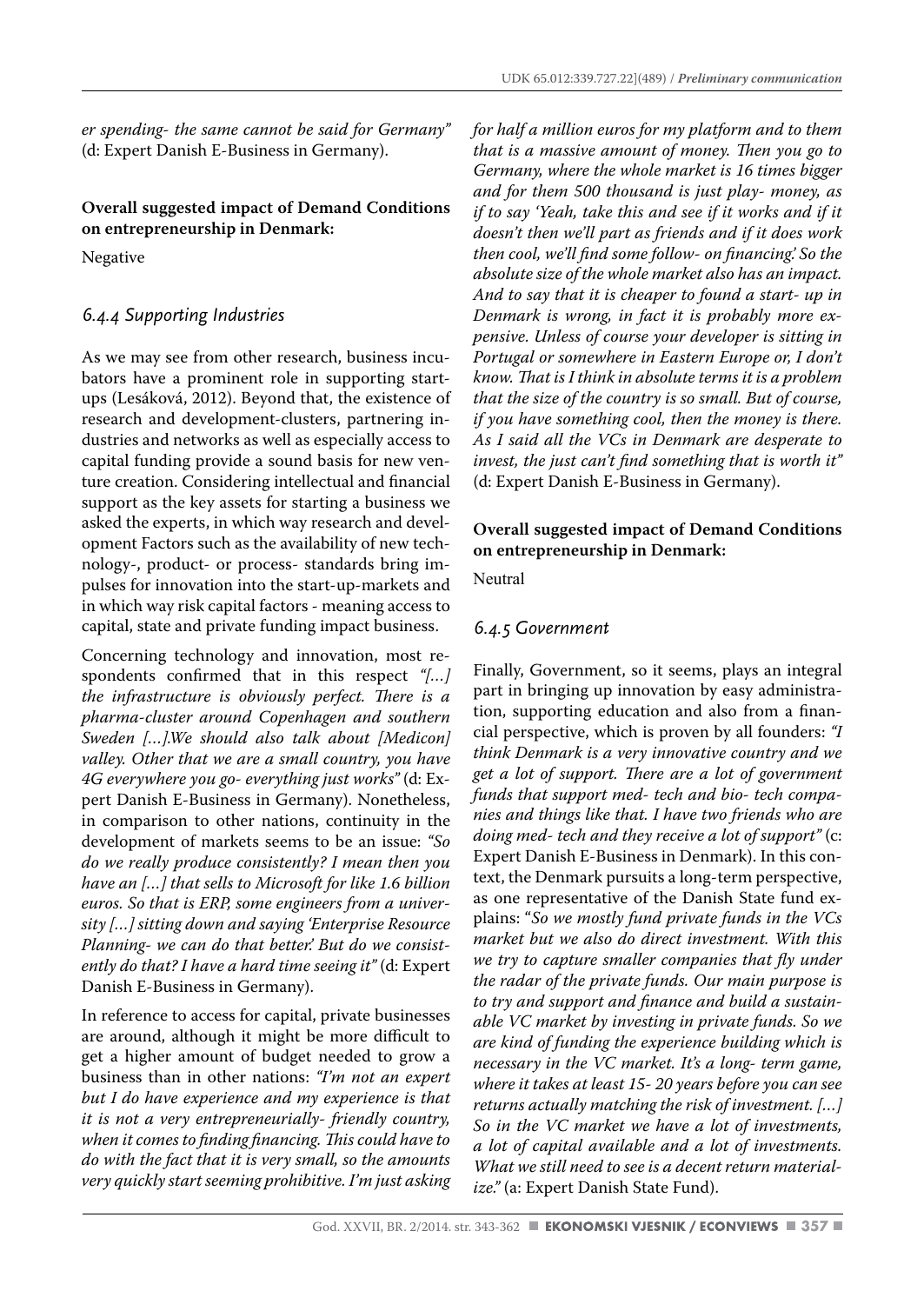Apart from financial aspects also the ease of doing business is secured by governmental action: *"What I have learned, to my great pleasure, is that Danish legislation is pretty much a translation of the German one. It is unbelievably aligned with it. The one monstrous difference is that we are light-years ahead on Germany on e-government. So I just sat yesterday morning at the notary, while they read out a shareholders' agreement to me. In Denmark, you just register with a specific electronic ID and you do all of it electronically. I mean you can found a company electronically. The notary system in Germany is really backwards, sometimes I call it the Roman Empire"*  (d: Expert Danish E-Business in Germany).

#### **Overall suggested impact of Demand Conditions on entrepreneurship in Denmark:**

Very positive

#### *6.4.6 Chance*

We wanted to get a glimpse of the future development of the Danish marketplace for new venture creation. Denmark retains its dominant position in being one of the most entrepreneurial countries (GEM 2013; OECD 2014). Which chances wait for Denmark to come?

The answers showed three major areas: Further *growth* into the *EU-market*, an increase in *knowledge-based-capital* and *E-business options* during the upcoming of the ´*internet of things*´ (IoT) and ´*big data*´. In the end, a major chance is seen by the professionalization of new venture management while having an eye on bigger markets and an adequate market-design right from the beginning: "*What I tell my friends is to try to get yourself into product positions if you have ambitions to set up your own company with your own ideas. But if you want to work in a start- up you don't necessarily need to have an idea. A thousand start- ups die every day because they are lacking the right commercial people, who know how to put together compelling value propositions, who know how to pick the right target segments, who know how to formulate that value proposition towards those segments, who know how to hire the right people, who know how to attract financing and all this stuff. So you don't necessarily need new ideas, you just need somebody with an idea who is lacking exactly what you could bring"*  (d: Expert Danish E-Business in Germany).

**Overall suggested impact of Demand Conditions on entrepreneurship in Denmark:** 

Positive

#### *7. Conclusion and Outlook*

Our inductive research project exhibits on a qualitative, but small basis, that low administrative barrier, efficient bureaucratic processing, state funding and state support in gaining access to venture capital support venture creation. Furthermore, the interviewed experts stated that the existence of higher education as well as social security for the unemployed also may positively impact new business start-ups. The central location of Denmark in Europe, its increasing urbanization and open and liberal working culture may also open new market opportunities. Overall, the firm and factor conditions well as the governmental support are seen as positive determinants of Danish success in venture creation.

The findings of this exploratory qualitative study fall into categories also found in the GEDI framework (GEDI 2012: 21, see appendix figure 6): opportunity perception, risk acceptance, cultural support, opportunity start-up and risk capital. Moreover, we found some evidence for the presence of several other categories (start-up skills, gender, tech sector, human capital, competition, internationalization) but not in sufficient form to construct meaning. The exploratory nature of this study and the small sample prevent us from making broad claims. However, its value is in documenting entrepreneurship-related phenomena and relationships. We believe the "360" sampling strategy was especially valuable in allowing us to construct a rich portrait of Danish entrepreneurship.

An important next step in research would be to further confirm the portrait of Danish entrepreneurship by interviewing more subjects in each of the five stakeholder categories until saturation is reached (Creswell, 2007: 160). The propositions suggested in this study could then be confirmed, refined or rejected. Once an accurate yet rich description emerges, further research on the mesoand micro-economic aspects may be conducted. For instance, a large sample survey of members of each stakeholder group could test propositions around the GEDI phenomena confirmed by the qualitative research.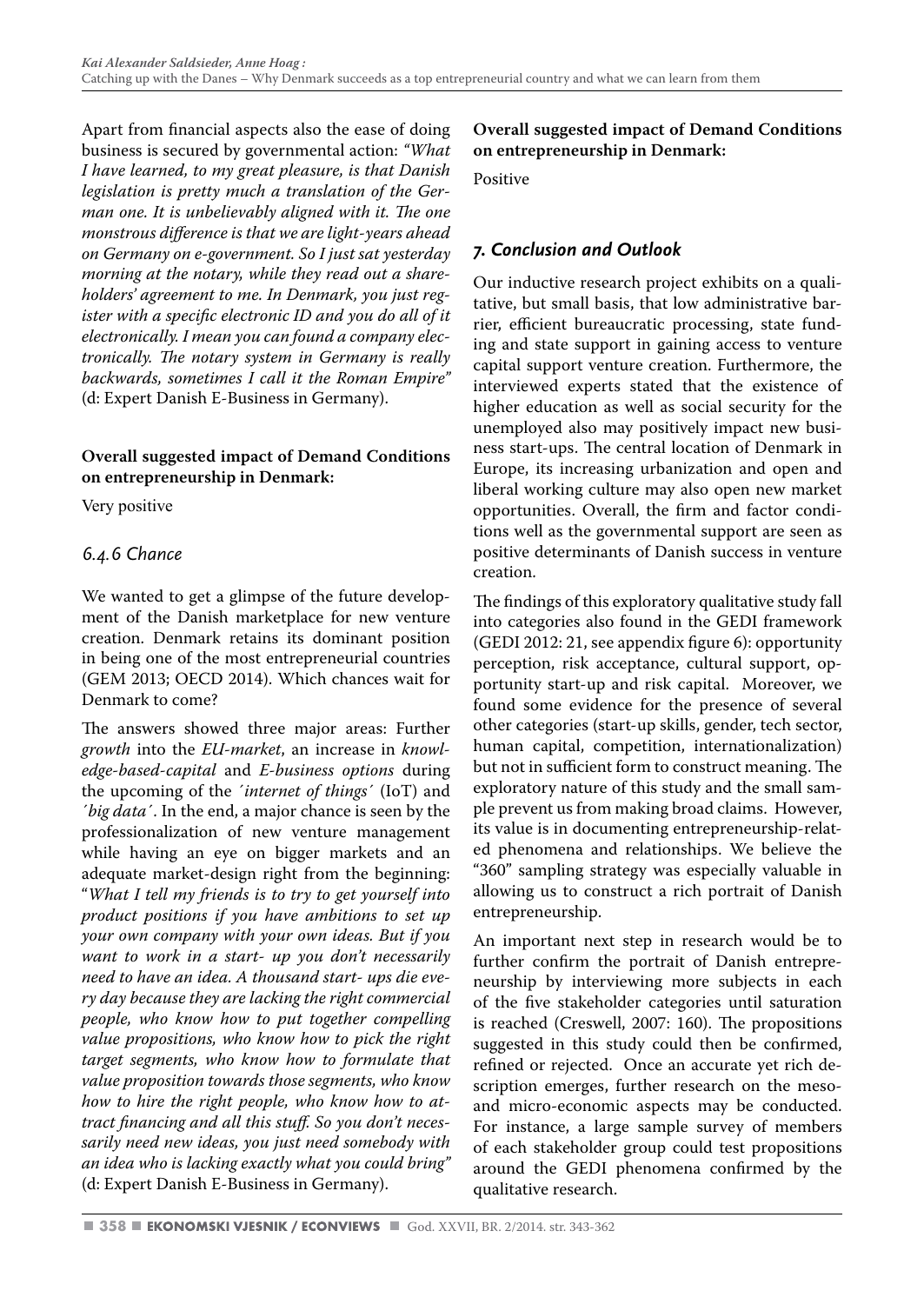#### **References**

- 1. Ács, Z., Szerb, L., Autio, E. (2014). Global Entrepreneurship and Development Index 2012 (GEDI), George Mason School of Public Policy's Center for Entrepreneurship and Public Policy (Ed.), Cheltenham: Edward Elgar.
- 2. Amorós, J. E., Bosma, N. (2013). Global Entrepreneurship Monitor (GEM) 2013 Global Report. Fifteen Years of Assessing Entrepreneurship around the Globe.
- 3. Audretsch, D. B. (2007). The Entrepreneurial Society, Oxford, New York: Oxford University Press.
- 4. Baker, T., Miner, A. S., Eesley, D. T. (2003), "Improvising firms: bricolage, account giving and improvisational competencies in the founding process", Research Policy, Vol. 32, pp. 255-276, Elsevier.
- 5. Bloomsberg Businessweek Online (2014). Company Overview of Danish Venture Capital and Private Equity Association, in: http://investing.businessweek.com/ research/stocks/private/snapshot.asp?privcapId=6012955, 29.10.2014
- 6. Bosma, N., Wennekers, S., Amorós, J. E. (2012). Global Entrepreneurship Monitor, 2011 Extended Report: Entrepreneurs and Entrepreneurial Employees Across the Globe, London: Global Entrepreneurship Research Association - GERA (Ed.).
- 7. Brixy, U., Hundt, C., Sternberg, R., Stüber, H. (2009). Deutschland eine Gründungswüste?, Institut für Arbeitsmarktforschung(Editor): IAB-Kurzbericht, 15/2009.
- 8. Brixy, U., Hundt, C., Sternberg, R. (2010). Unternehmensgründungen in Krisenzeiten, Institut für Arbeitsmarktforschung (Editor): IAB-Kurzbericht, 8/2010.
- 9. Carree, M., Thurik, A. R. (2003). "The Impact of Entrepreneurship on Economic Growth", Ács, Zoltán; Audretsch; David B. (Eds.): International Handbook of Entrepreneurship Research, Boston, Dordrecht: Kluwer Academic, pp. 437-471.
- 10. Castringius, R. (2004). Regionale Gründungsförderung; Klandt, Heinz; Szyperski, Norbert; Freese, Norbert; Brüderl, Josef; Sternberg, Rolf; Braukmann, Ulrich; Koch, Lambert T. (Editors): FGF-Entrepreneurship-Research Monographien, Band 43, Eul, Köln, Dortmund.
- 11. Copenhagen Capacity (2012). Danish investments peak in Europe, 09.10.2012, english language online newsletter translated and abstracted from www. business.dk, Berlingkse Media (Ed.), Available at: http://www.copcap.com/Newslist/2012/Danish%20investments%20peak%20in%20Europe, (Accessed on: October 29, 2014).
- 12. Cresswell (2007). Qualitative Inquiry and Research Design. Thousand Oaks: Sage.
- 13. Denzin, N. K.; Lincoln, Y. S. (2005). The Sage Handbook of Qualitative Research, Thousand Oaks: Sage.
- 14. Danish Venture Capital and Private Equity Association (2014): About DVCA Members, Available at: http://www.dvca.dk/index.php/uk/about-dvca/, (Accessed on: October 29, 2014).
- 15. Fahey, L., Narayanan, V. (1986). Macroenvironmental analysis for strategic management, in: The West Series in Strategic Management, St. Paul, Minnesota: West.
- 16. Fonseca, R.; Michaud, P.-C.; Sopraseuth, T. (2007). Entrepreneurship, Wealth, Liquidity Constraints and Start-up Costs, Institute for the Study of Labor – IZA (Editor): Discussion Paper Series, Nr. 2874, Bonn.
- 17. The Global Entrepreuneurship and Development Institute (ed.) (2012).14 Pillar Comparison Denmark, Available at: www.thegedi.org/countries/denmark, (Accessed on: October 29, 2014).
- 18. Gries, Th., Naude, W. (2008): Entrepreneurship and Structural Economic Transformation, United Nations University- World Institute for Development Economics Research, Research Paper 2008/62.
- 19. Hollensen, S. (2014). Global Marketing, 6th ed, Harlow: Pearson.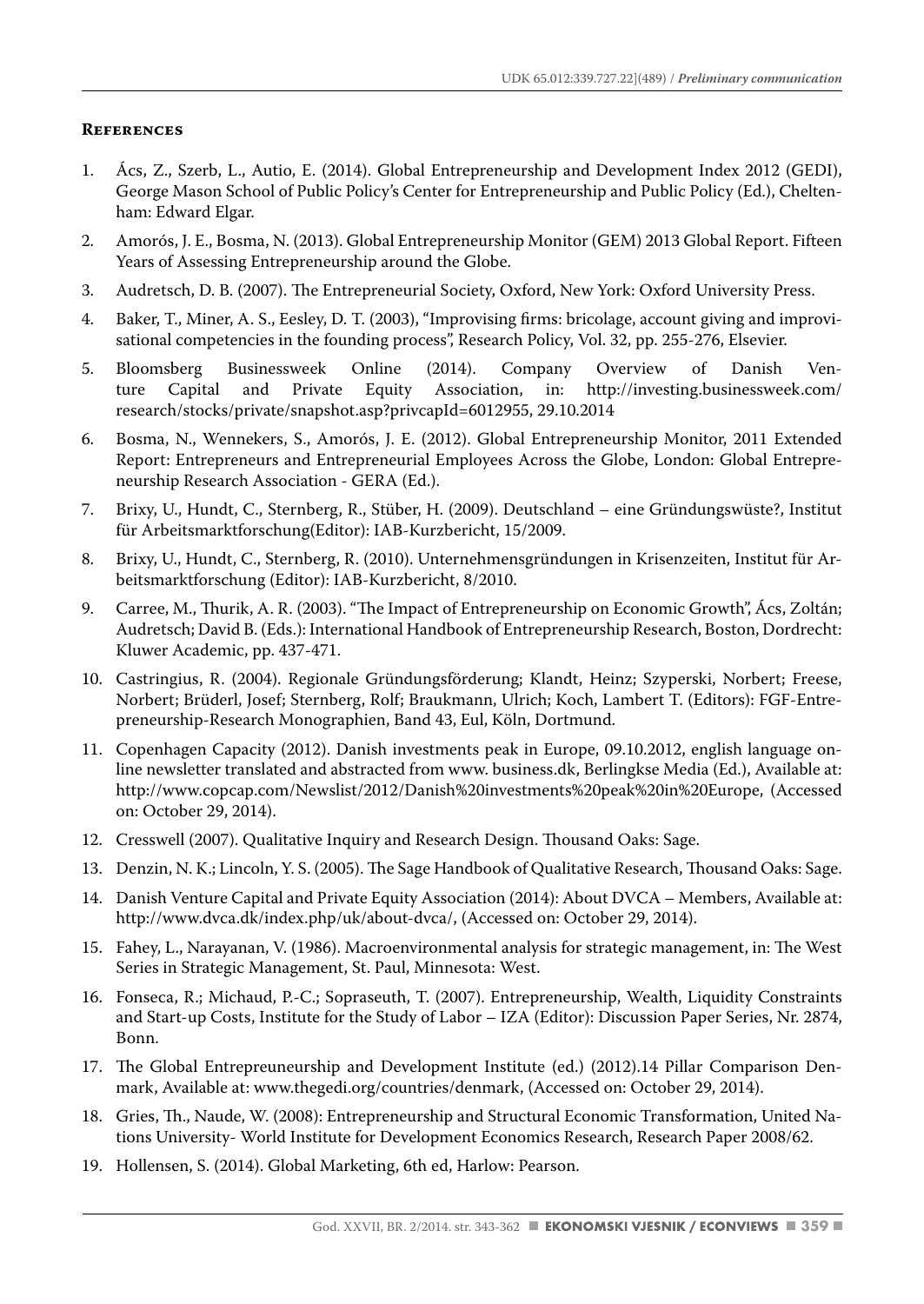- 20. Kaden, J. (2007). Regionale Unterschiede in der Selbständigkeit in Deutschland, Klandt, Heinz; Szyperski, Norbert; Freese, Norbert; Brüderl, Josef; Sternberg, Rolf; Braukmann, Ulrich; Koch, Lambert T. (Editors): FGF-Entrepreneurship-Research Monographien, Band 59, Eul, Köln, Dortmund.
- 21. Kuttenkeuler, D. (2007). Gründungsverhalten und Direktinvestition, Europäische Hochschulschriften (Editor), Frankfurt am Main: Peter Lang.
- 22. Lesáková, Ľ. (2012), "The Role of Business Incubators in Supporting the SME Start-up", Acta Polytechnica Hungarica, Vol. 9, No. 3, Available at: http://www.uni-obuda.hu/journal/Lesakova\_35.pdf, (Accessed on: October 31, 2014).
- 23. OECD Economic Surveys (2014): Denmark 2013, OECD Publishing, Available at: http://dx.doi. org/10.1787/eco-surveys-dnk-2013-en (Accessed on: October 29, 2014)
- 24. Peverelli, P. J., Song, J. (2012). Chinese Entrepreneurship. A Social Capital Approach, Berlin: Springer.
- 25. Porter, M. E. (1990). The Competitive Advantage of Nations, New York: Free Press.
- 26. Porter, M. E., Sachs, J., Cornelius, P. K., McArthur, J. W., Schwab, K. (Eds.) (2012). The global competitiveness report 2001–2002, Oxford, New York: Oxford University Press.
- 27. Schulze Buschoff, K., Schmidt, C. (2007). Neue Selbstständige im europäischen Vergleich. Struktur, Dynamik und soziale Sicherheit, Hans-Böckler-Stiftung (Editor): Edition Hans-Böckler-Stiftung, Europa und Globalisierung, Band 201, Setzkasten, Düsseldorf.
- 28. Shane, S. (2007): Finding Fertile Ground: Identifying Extraordinary Opportunities for New Ventures, 2nd ed., Upper Saddle River: Prentice Hall.
- 29. Shane, S. (2008). The Illusions of Entrepreneurship. The costly Myths that Entrepreneurs, Investors and Policy Makers live by, New Haven, London: Yale University Press.
- 30. Shane, S.; Venkataraman (2000), "The Promise of Entrepreneurship as a Field of Research", Academy of Management Review, Vol. 25, No. 1, pp. 217-228.
- 31. Wennekers, S., Stel, A., Thurik, R., Reynolds, P. (2005), "Nascent entrepreneurship and the level of economic development", Small Business Economics Vol. 24, No. 3, pp. 293-309.
- 32. Wennekers, S., Thurik R. (1999), "Linking entrepreneurship and economic growth. Small Business Economics", Vol. 13, No. 1, pp. 27-55.
- 33. Wheelen, Th. L., Hunger, J. D., Hoffman, A. N., Bamford, Ch. E. (2014). Concepts in Strategic Management and Business Policy. Globalization, Innovation and Sustainability, 14th ed., Upper Saddle River: Prentice Hall.
- 34. The International Bank for Reconstruction and Development/ The World Bank (2013). Doing Business 2014. Denmark, 11th ed.. Washington: Economy Profile.

#### **(Endnotes)**

The paper was presented at the 35th Symposium Osijek – Pforzheim held at the Faculty of Economics in Osijek 16-17 October 2014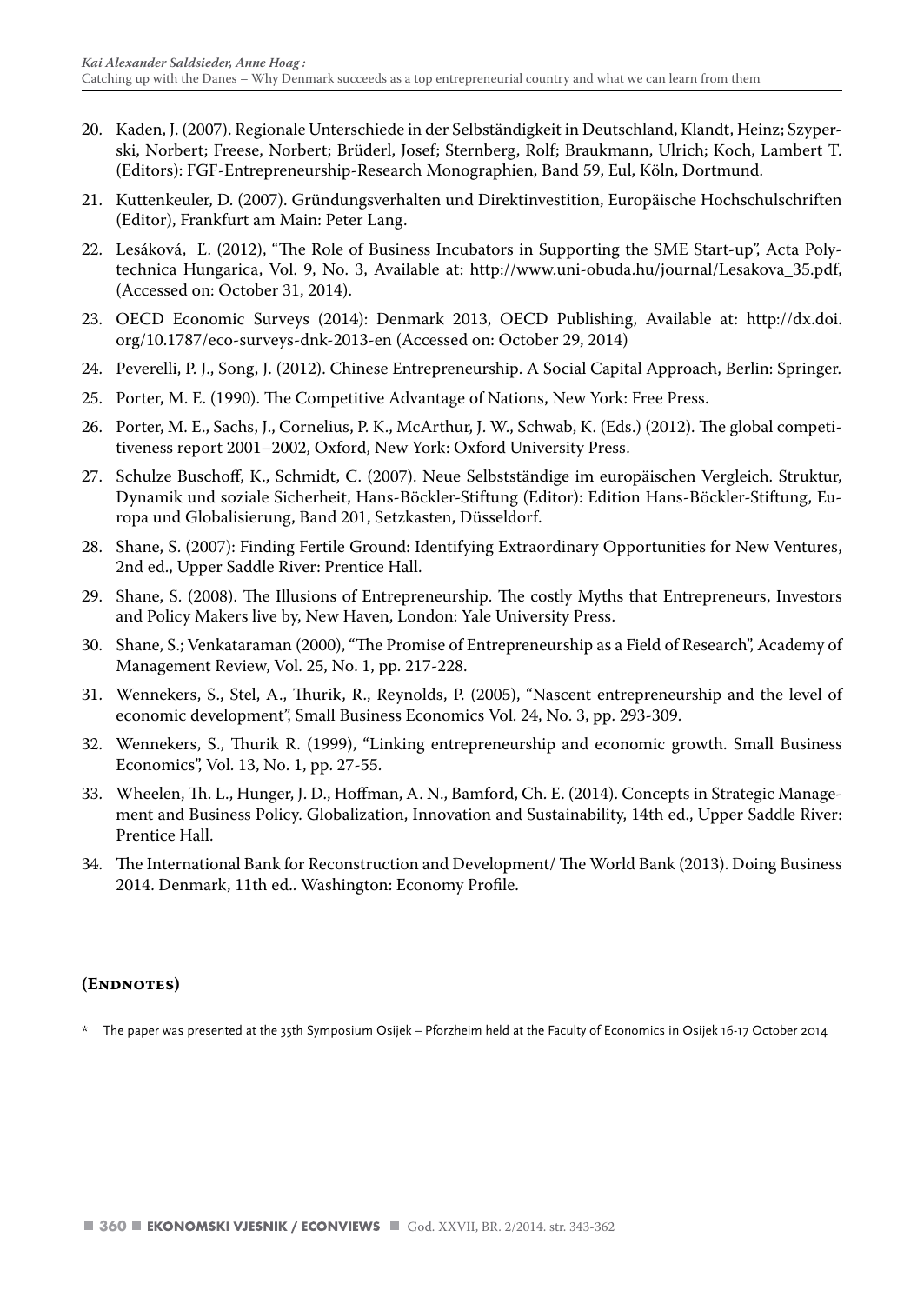#### **Appendix**



*Figure 6 The strengths and weaknesses of Denmark on the pillar level*

*Source: Ács, Z., Szerb, L., Autio, E. (2014). Global Entrepreneurship and Development Index 2012 (GEDI), George Mason School of Public Policy's Center for Entrepreneurship and Public Policy (Ed.), Edward Elgar, Cheltenham, pp. 153*